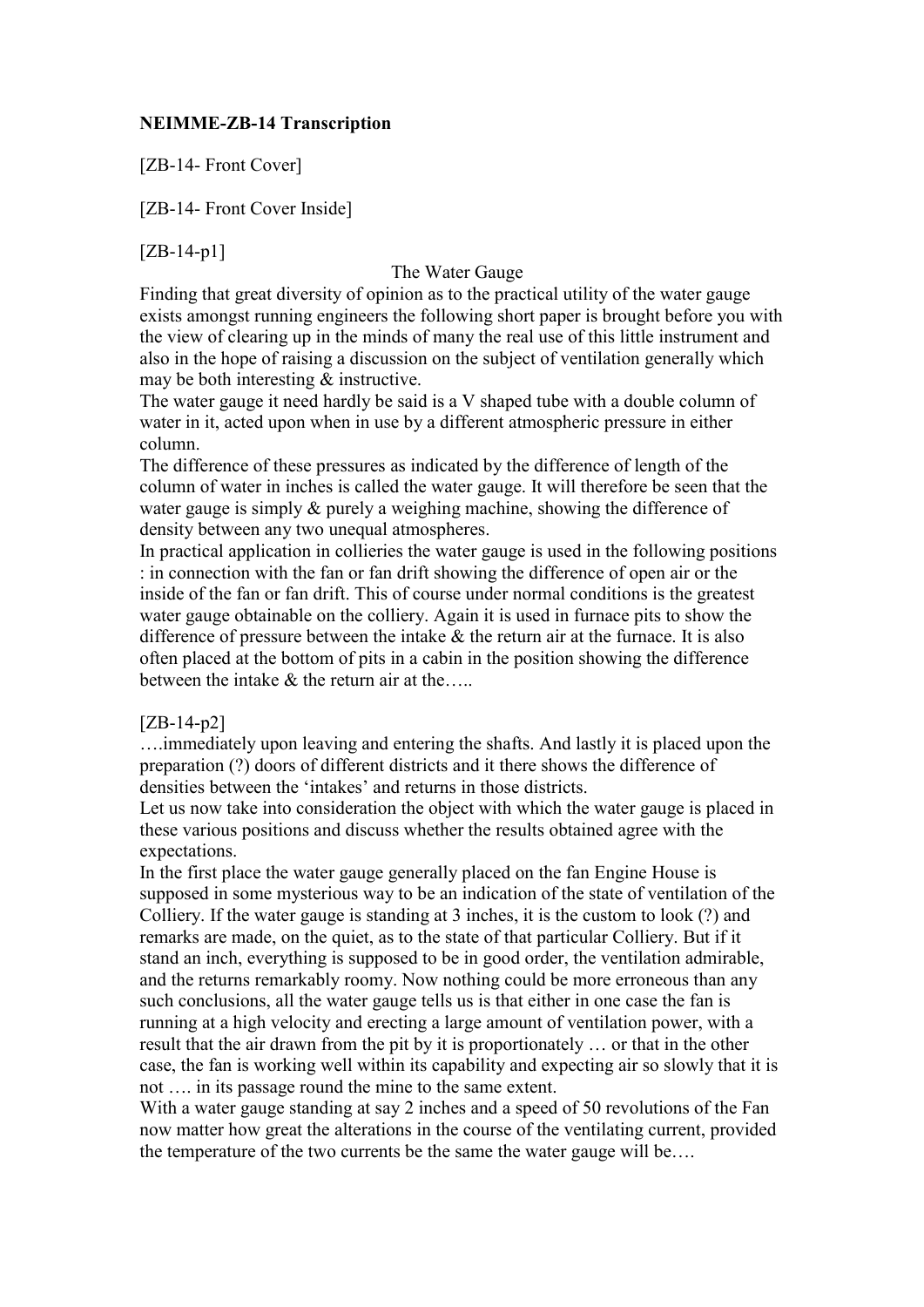# $[ZB-14-p3]$

…the same with the same speed. The speed of the fan being maintained but of course with the shorter airway the velocity and also the quantity of the current will be immensely increased until the function of the two currents become equal.

Of course with a shorter current the indicated horsepower of the Engine will be greater because the power required to raise the larger volume to the same density will be greater.

But give the temperature of the currents as fixed the water gauge is simply an index to the Engineman of the speed of the fan.

With the object of testing whether this is carried out in practice the following experiments were made:-

The fan was run at a speed of 25 revolutions the indicated horsepower was……The water gauge at the fan stood at…..inches, on fan drift…..inches, on fan drift inches the temperature of the external atmosphere was : F and in the fan drift F and the quantity of air in the fan drift measure….ft. per min.

During the experiment the ventilating current was passing in the ordinary course round the Colliery though at reduced speed.

A second experiment was then made with the top of the upcast shaft opened and two sets of separation doors at the pit bottom opened, so as to allow the air to take its shortest possible course through the fan drift.

The indicated horse power of the Engine was the water gauge on the fan stood at….inches on the fan drift the temperature of the external atmosphere was % and in the fan drift % it will therefore seem that the difference.....

# [ZB-14-p4]

…of the water gauge in the two experiments was only…. Inches, which may be accounted for by the difference of temperature in the 'return' air as the following calculation as the return air will show.

In the next position that of near the furnace the gauge performs a very useful service to the furnaceman by indicating to him the state of efficiency on his fire. In this case the fire being burned down or too 'green' is exactly the same in reduction of the speed of the fan and a consequent increase in the density of the 'return' air; owing to a lower velocity and reduction of friction. In no position can a water gauge be of more service , than in this, for while it is possible to apply governors to fan engines to maintain a regular speed of the fan and a consequent regular ventilation, the water gauge is the only guide to a furnaceman to enable him to maintain a constant and uniform current of air, for although this could ber done by use of anemometer it would be too difficult an instrument for a common workman to use, and not nearly so handy.

A water gauge placed immediately at the bottom of the pit connected with the bottom of the shafts, (as in frequently done) for the use of the underground officials, and to be recorded by them is of a practical value at all excepting as a check upon the fan or furnaceman in the execution of their duty. A water gauge placed here....

# [ZB-14-p5]

…….must record an exact counterpart of that in the fan, or at the furnace, with the exception of the difference due to the friction of the shafts or length of road and the probable difference of the temperature.

The last position in which water gauges are placed viz: upon separation doors is one upon which greater misconceptions exist than upon any other.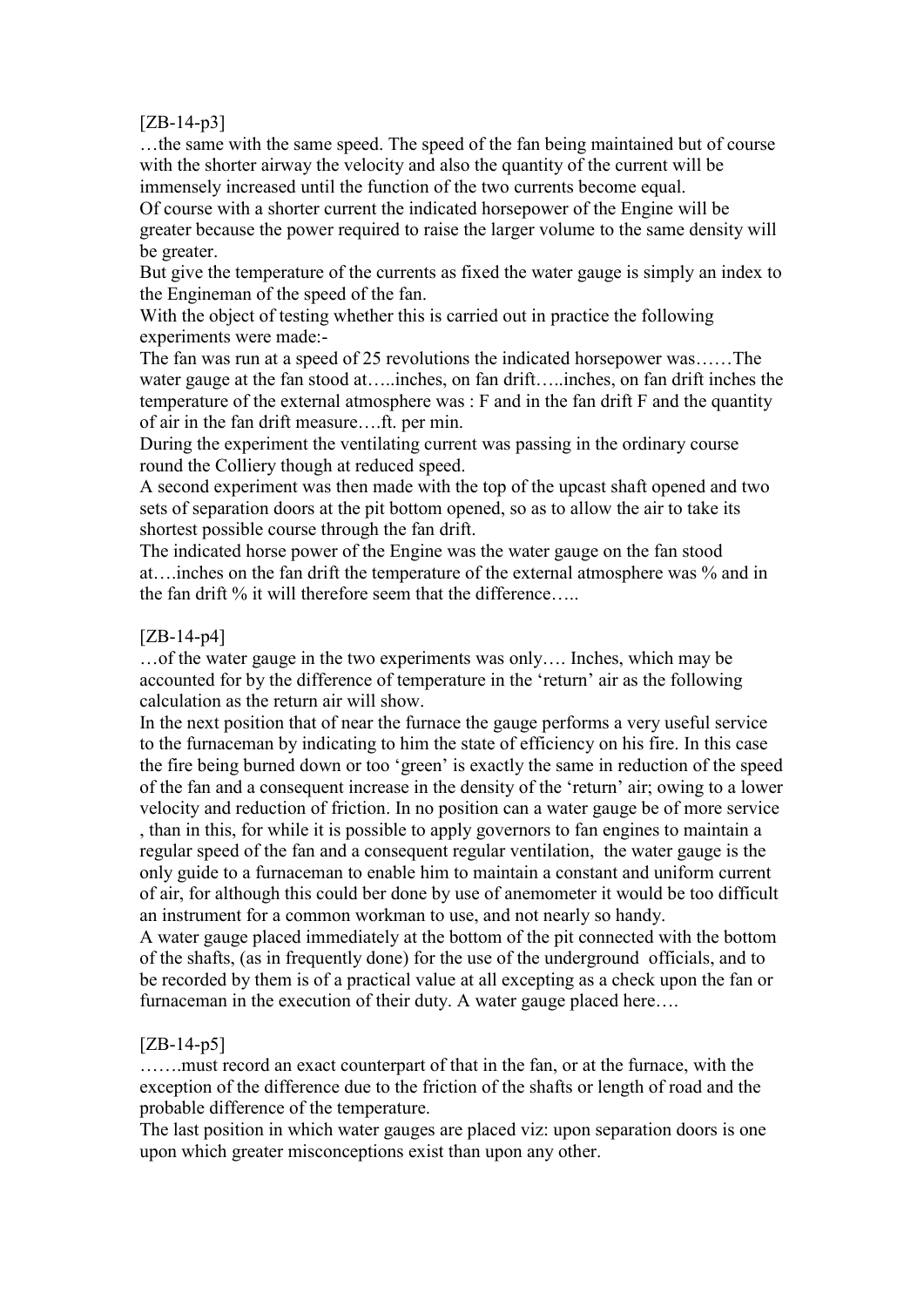It is generally supposed that a water gauge placed upon a separation door of any district will show the sate of the 'return' of that district and compared with another from a , separate split, and it is commonly assumed that if a fall take place in a return the water gauge on a separation gauge will immediately rise. I will endeavour to show that as long as the ventilating power, whether fan or furnaces remain the same , no difference will be made upon the water gauge. It has already been shown that the variations of the water gauge are produced by exactly similar causes, whether with a fan or furnaces and therefore for the sake of argument a fan will be spoken of as the action of a machine can be more clearly brought home to mind.

It has already been shown by argument and experiment that the density of the air in the fan drift remains the same with the same speed of fan, no matter what quantity of air is passing along it.

If this is the case in the fan drift it must be the same in the bottom of the upcast shaft, and if at the bottom of the upcast shaft in each and every….

#### [ZB-14-p6

….road delivering from that shaft, providing the distance from that shaft be equal and the temperature the same. Let us therefore suppose the pit is divided into three districts having three separate 'intakes' diverging at the same spot from the downcast shaft and return to the upcast at the same place . Three cross cuts are driven between each 'intake' and 'return' respectively at equal distances from the shaft and separations doors placed in them with water gauges upon each set of doors. Let the course of the air in one case travel 1 mile in another 2 miles and in the third 3 miles and first of all place regulations in the shorter returns on the wind side of the separation doors that is to say not between them and the shaft, and regulate the quantity of air passing around each district, until they are equal. This it will be conceded by everyone to cause the water gauges on all doors to be the same because the friction of the air in each case, and consequently the density of the air would be the same. But take away the regulations and what would be the result. Most people would say there would be a greater water gauge along the longest split, but such would not be the case. The fact is that the quantity of air passing round each district, would so adjust itself and form an equal rising until the densities in each would be the same.

In the long split a smaller quantity would pass with a slower velocity over a greater surface and be as rarefied by friction, whilst in…..

#### [ZB-14-p7

…the short split a large quantity would pass with such an increase in velocity that it would also the rarefied to the same degree, such being the case a fall in the return has exactly the same effect on the above making a short return practically longer with a reduced quantity of air but with air in the same density.

It will be seen therefore that as in index as to the state of a driveway the water gauge is only a snare (?), and a delusion and the only efficient mode of ascertaining a change in the quantity of air is by frequent measurement of the quantity by such instruments as the anemometer.

#### The Water Gauge

Remarks on Mr Wright's paper on the above subject

Certainly the water gauge is a measure of the difference between two unequal atmospheres, but at the same time it must also be a measure of friction, for according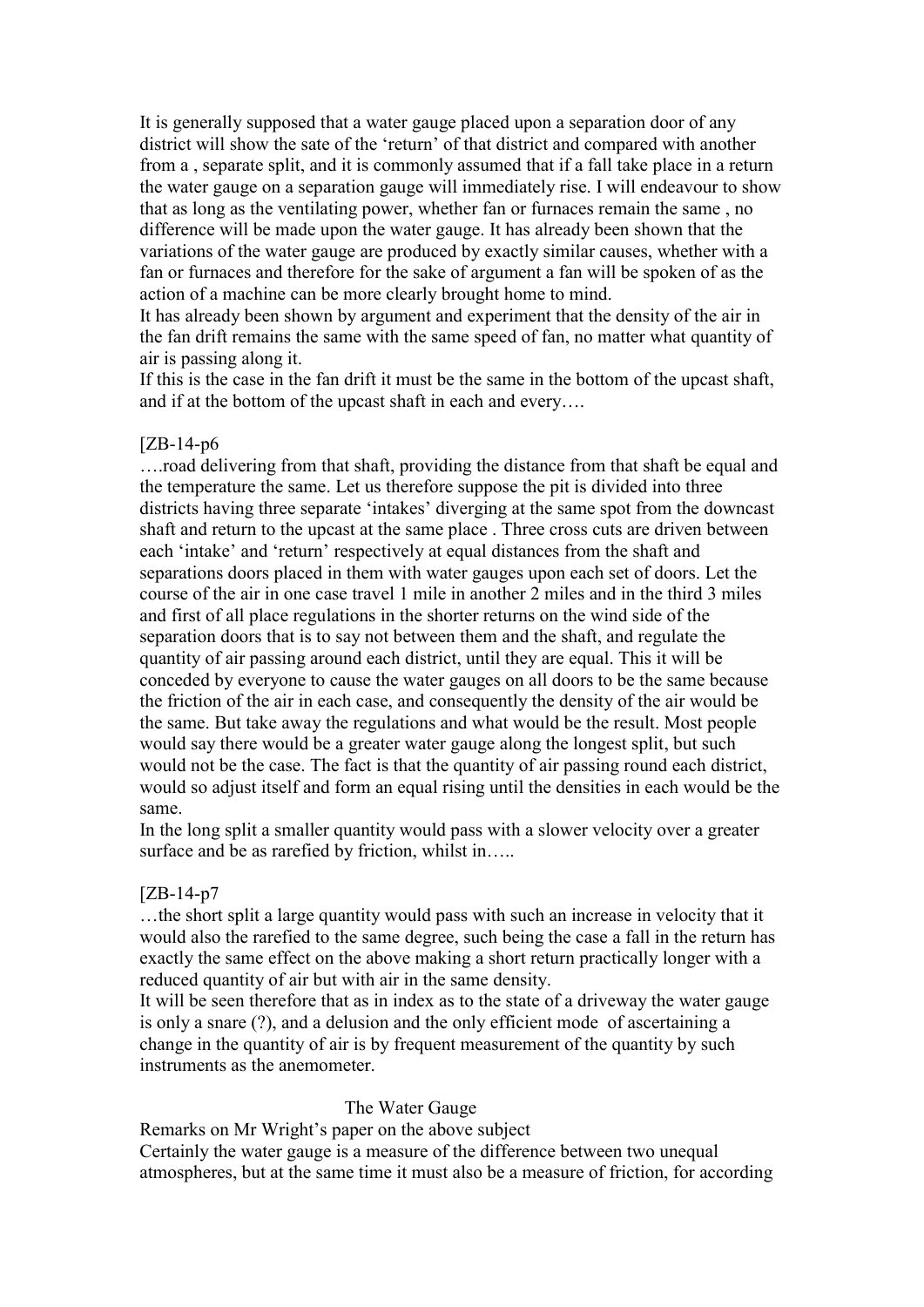to (Atkinson page 40) the friction is greater or less in the same proportion that the density or weight of each (?) of air is greater or less, as that of each cubic foot of air had a double weight it would have a double amount of friction etc. and again (page 41) the friction in fact, increased or decreased in just the same proportion that the volume of a given weight of air increases or decreases, whether the change of density arises from changes of temperature or pressure. As…..

## [ZB-14-p8

…one of the laws of friction is that it varies as the normal pressure that friction of air on the rubbing surfaces of the airways of a mine, must vary according to the density and weight and consequently the pressure of the air, so that the water gauge is a measure of the amount of pressure required to overcome the friction or resistance to the air in the mine.

First position. I do not see how the water gauge in this position can be expected to be an indicator as to the state of workings, for it merely shows according to your argument the difference of density between the external atmosphere and the air in the fan which has been rarefied by it, but thisd air is rarefied to such an extent ( apart from difference of temperature of workings and shaft) after having passed round the workings.

Therefore the greater the speed of the fan and consequently the more rarefied the greater the water gauge because the pressure of the external atmosphere remaining the same, whilst the air in the fan is being rarefied, the water in that leg the gauge exposed to the external atmosphere must be driven into the other leg exposed to the rarefied air, as the pressure on that leg is being decreased by the air being as rarefied. According to Atkinson 'the friction increased or decreased as the square of the velocity. How when the speed of the fan is increased so is the velocity, with the quantity so for double the velocity we should….

#### [ZB-14-p9

… have a four folded resistance, therefore the water gauge. For it is apparent that the greater the velocity ( the airways on the periphery of the fan remaining the same) the greater the quantity and the greater quantity of air pressing on each foot of area, the greater must be the friction. Therefore this increase of friction, together with the rarefying of the air in the fan I consider gives rise to the increased water gauge, so should I see a large water gauge on a fan, I should not condemn the airways, nor should I at once on the water gauge of the separation doors underground were large, but I should take warning at a sudden rise, the speed of the fan remaining the same. As an illustration of a large water gauge take Newport Abercain where the airways as you know were all very roomy, yet the water gauge was 3.10 inches with 163,000 cubic feet of air circulating.

Provided the speed and airways remaining the same. B yes but if you shorten the length of airways A now also lessens the friction which would greatly reduce the water gauge but this would be modified by the increased quantity of air for of course there being an increased quantity there would be an increased resistance as already shown. But perhaps the reduce friction due to the shorter airway might be greater than the increased friction due to the greater quantity and in this case the water gauge would less than before.

Second position. Therefore with increased velocity & reduction of friction....

# [ZB-14-p10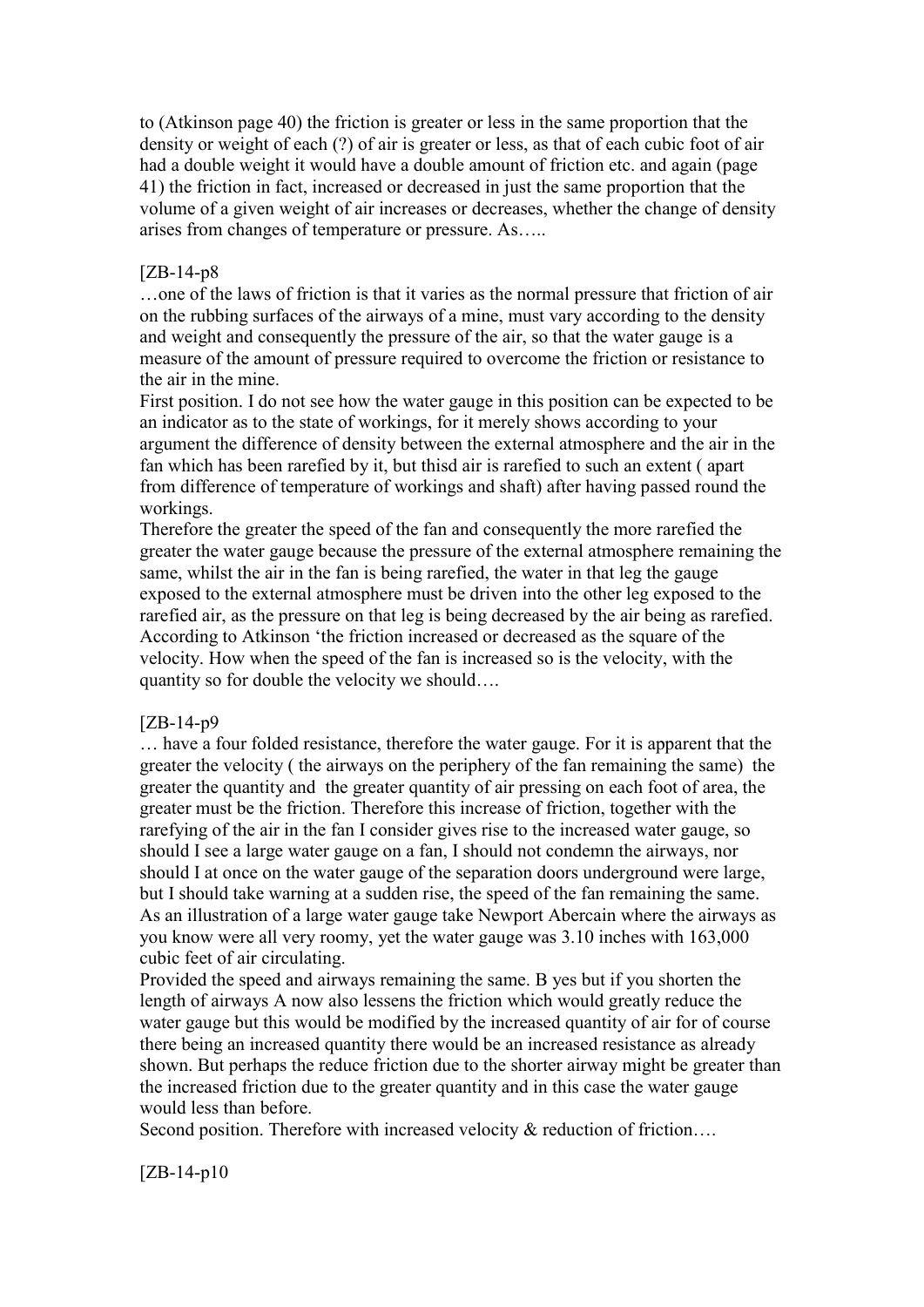… the water gauge would be less exactly.

Third position. I consider it would be of use here were the underground officials in the habit of recording it, for they knowing that the fan would be kept at a regular speed. (excepting in case of an accident in which case word would be immediately sent down the pit, and the men withdrawing from the workings). Noticing a rise in the water gauge the sign might then be a sign that the cause was due to a fail in the airway or some other means of causing extra friction for Atkinson distinctly says that the water gauge may be increased by falls of material or other obstructions in the airways, even while they lessen the quantity of air circulating, because of the air. And why not? for even though they lessen the quantity, so do they lessen the airway, the increase (the friction I believe increasing as the square as the area is decreased) more in proportion to the lessened quantity than it would be with the larger quantity and airway because the velocity is increased the friction increasing as the square of the velocity. Therefore I take it, that for a smaller airway and a smaller quantity but an increased velocity the friction would be greater (and therefore the water gauge) for we all know that it is preferable to have a large airway to a small one, even though the quantity remains the same for by doing so we should lessen the friction as the square of the velocity. On your argument as to the splits you say that by removing the regulator from the short split, that most…..

# [ZB-14-p11

….people would say that the large split on the water gauge would be increased. I do not see this for of course the quantity and velocity would be reduced and as I have shown so would the friction and consequently the water gauge would be decreased not increased. You also say that within a long split a smaller quantity would pass with a smaller velocity …. is but it would be over the same rubbing surface as the larger quantity was lessening ever with a greater velocity, therefore the friction must be reduced. And again whilst in the short split a larger quantity would pass with such an increased velocity.

Therefore the water gauge would be increased according to my argument. But placing water gauges on the separation doors of different splits I take to be intended any different light to what you do. You say that a water gauge placed on a separation door of any district will show the state of the return of that district compared with another from a separate split. I should place a water gauge on a separation door of any district to ascertain the resistance due to friction and also to observe if the water gauge constant, the spread of the fan being manufactured.

[ZB- 14-p12

Report of Walker Colliery December 9th 1882

Schedule A sinking and boring Schedule B Mr Simpson's letter Schedule C Estimated and recent cost of working Schedule D Valuation of plant Schedule E for sinking

[ZB-14-p13

Castle Eden Colliery Offices December 18th 1882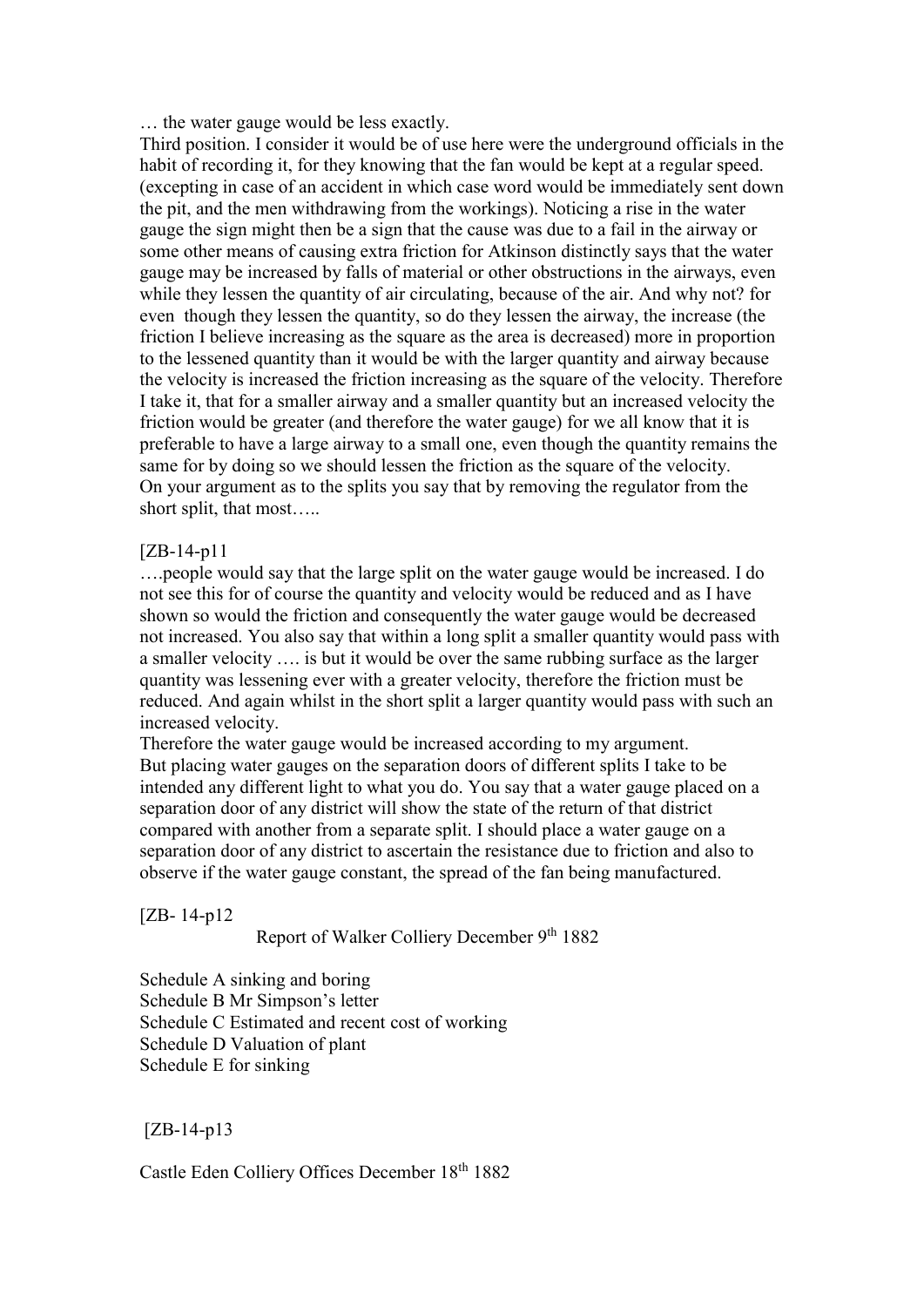Thomas Bell Esq. Newcastle Upon Tyne

Dear Sir, Walker Colliery

In obedience to instructions received from you bearing date November 20<sup>th</sup> 1882 I have viewed the Walker Colliery making a full and complete inspection of its present underground workings which are confined solely to the Low Main Seam (see plan 2) and have also made a careful examination of the plant including shipping staithes etc. and have secured data relative to the output and cost of working the Colliery with future prospects which I now have the honour to lay before you. I find the Colliery to consist of one leasehold royalty of 1108 acres held on lease by the present owners from the City & Corporation of Newcastle, which lease I am informed expires in May 1883. On this Royalty there have been such numerous shafts two only of which……so the present working seam and these are known as the Anne & Jane Pits both of which are situated in the township & local Board district of Walker being 3 miles east of Newcastle having a private railway from the pits to the shipping staithes at Walker (see p (?)) at staithes all coals vended from London market are shipped. The two pits mentioned were originally sunk for the purpose of working the famous Tyne High Main Seam but on this seam being partially exhausted or flooded with water the 'Anne & Jane' ….

[ZB-14-p14

….pits were hibbed off and such to the Low Main Seam (see schedule A the former sinking it will be seen was continued to a point 26 fathoms below the present working or Low Main Seam when the Beaumont Seam was reached given as I am informed the following section—

Coal 2ft 4 in

Band 3ft 2 in

Coal 0ft 8 in

From this point you will observe ( see schedule A) where a bore hole was put down at 15 fathoms below the Beaumont, the Brockwell Seam was bored into given the following section—

Coal 2 ft 11 in

Band 0ft 5in

Coal 0ft 6in

( see schedule A also Mr JB Simpson's letter to myself). Of the two shafts the Anne pit is the only pit fitted up, and at which coals are drawn. The Jane pit being used exclusively as the upcast or fan shaft and second outlet ( see plan 2) . This Royalty is divided into two natural divisions by a Whin Dyke and other faults. The Jane has formerly been used in that part of the coal drawn shaft for that part of the Low Main Seam which lies to the South of the Whin Dyke, all available coal there in the Low Main Seam has been exhausted. The only available coal of this seam being on the north side of the Dyke, which is being worked at the present time and drawn to the surface at the Anne pit, nearly all of which coal is pillar working except a small tract between the south of that shaft between the Whin Dyke and a series of step faults against the Whin and over towards the Tyne. (see plan2). From careful measurements I found the sections of the seam to be in the several….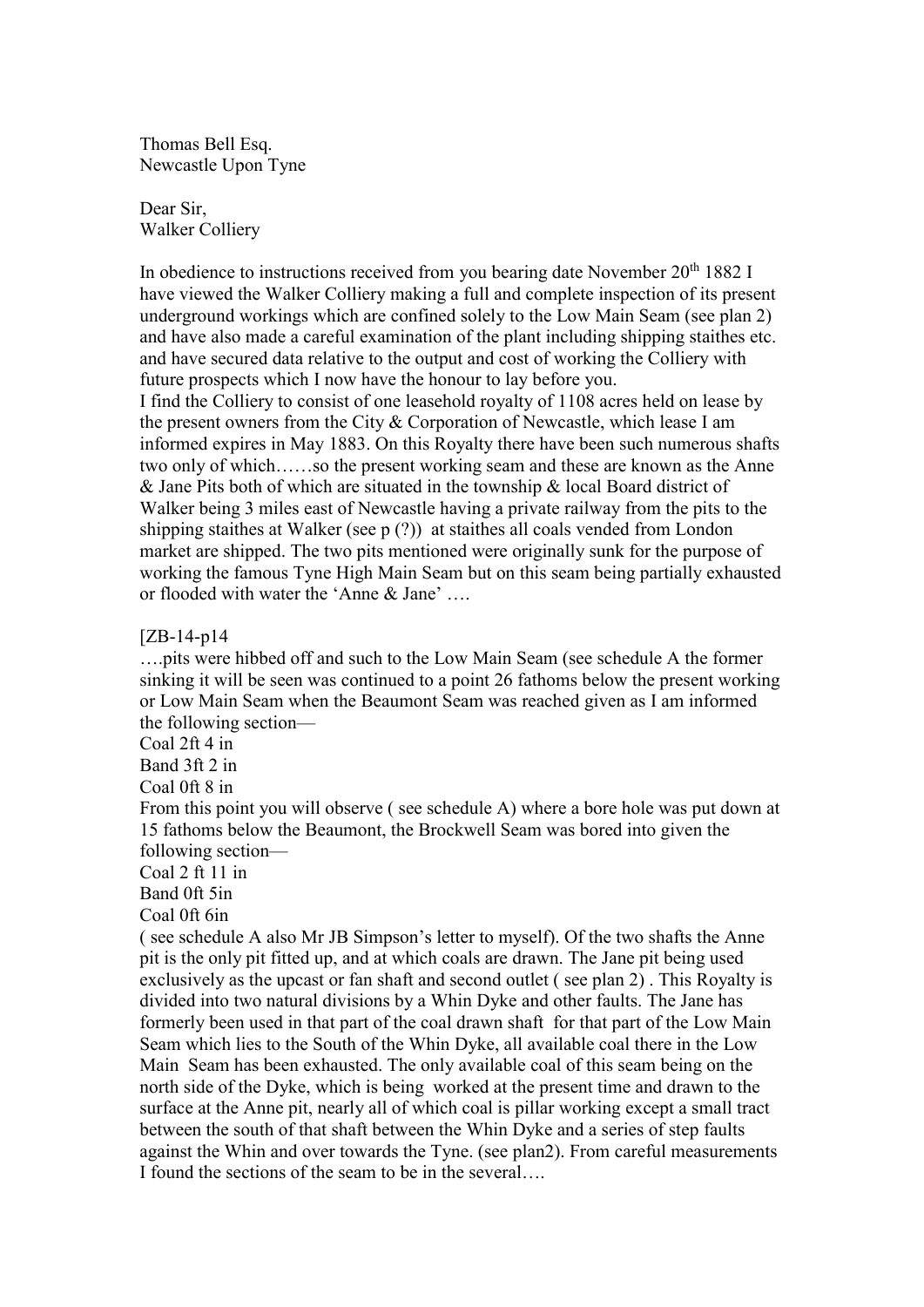[ZB-14-p15 …..districts as follows (see plan 2)

North Way Good Coal 1ft  $7\frac{1}{4}$ Slate Band  $\begin{array}{cc} 0 & 1_{1/4} \\ 0 & 11 \end{array}$ Good Coal 0 Coarse coal 1 6<br>Good coal 1 4 Good coal 1 5 6

## North West Flat

| Good coal          | 1ft               | 3         |
|--------------------|-------------------|-----------|
| <b>Black stone</b> | $\mathbf{\Omega}$ | $1_{1/4}$ |
| Good coal          | 1                 | 1         |
| <b>Black stone</b> | 0                 | 83/4      |
| Grey coal          | 0                 | 3         |
| <b>Black stone</b> | 0                 | 4         |
| Good coal          | 1                 | 0         |
|                    | 5                 | っ         |

# Main West from Byker Hill 600 yards from Main North Line

| Good coal          | 1ft | 8              |
|--------------------|-----|----------------|
| <b>Black stone</b> | 0   | 1              |
| Good coal          | 1   | 1              |
| Black band         | 0   | 8              |
| Grey coal          | 0   | 4              |
| Good coal          | 1   | 6              |
|                    | 5   | 4              |
|                    |     |                |
| (5)                |     |                |
| Good coal          | 1ft | 8              |
| <b>Black stone</b> | 0   | 1              |
| Good coal          | 1   | 1              |
| Grey coal          | 0   | 4              |
| Good coal          | 1   | 6              |
|                    | 5   | $\overline{2}$ |

# [ZB-14-p16

| South East Flat of Shaft |              |   |
|--------------------------|--------------|---|
| Good coal                | 2ft 11       |   |
| <b>Band</b>              | $0 \quad 11$ |   |
| Good coal                | 3            | 6 |
|                          | 5            | x |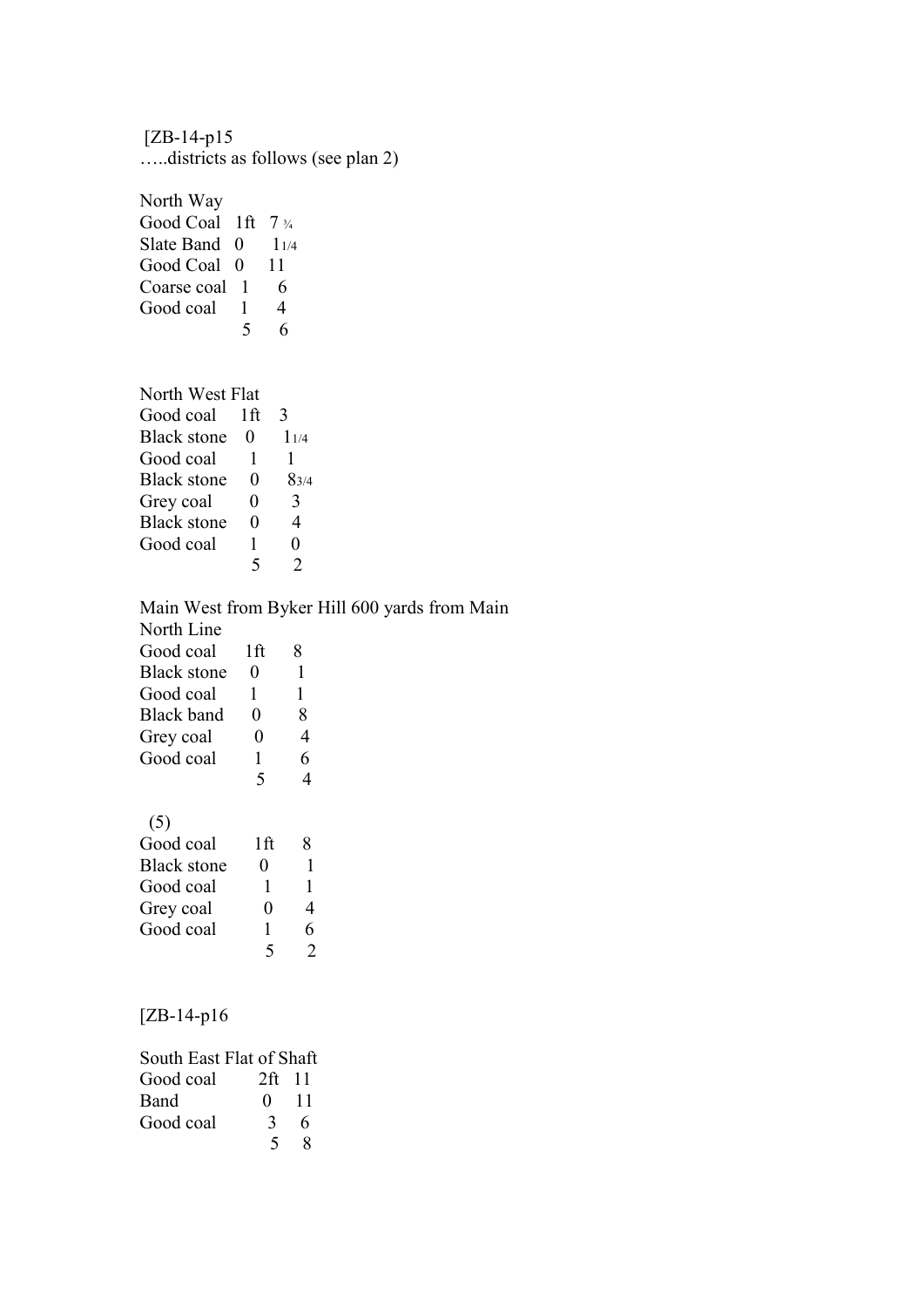From this I estimate from the plan attached that the coal which may be worked after the expiration of the present lease to be 400,000 tons, this would give for 4 years 100,000 tons per annum or 400 tons per day and if my information be correct ( see schedule A & Mr Simpson's letter) I estimate that in the Brockwell seam which gives a workable section there will be ( see schedule B as per allowings 15% for loss bt barriers and faults etc. 411.0.650 tons which for an output of 600 tons per day or 150,000 tons per annum reckoning 250 working days, would have a duration of 26 years. In this calculation I have only taken into account 2ft 11ins of coal neglecting the 6 ins. Beneath the Band, which may very probably be good coal. (see schedule A & Mr Simpson's letter). You will observe that the Beaumont Seam gives only a moderate section but which to some extent might be worked along with the Brockwell. I have not however calculated the quantity of coal available in that seam. This seam shows a very favourable section at the Wallsend pits which are in one of the adjacent Royalties. Then according to Schedule A & Mr Simpson's letter the Bensham Seam which is 24 fathoms above the Low Main Seam, gives a workable section of 3ft in the Jane Pit but only 1ft 8 in the Anne Pit, showing that south of Whin Dyke when the lower seams are exhausted the Bensham Seam may be available to some extent.

From my observations underground and on the surface my estimates of the cost of working the Low Main seam for…..

## [ZB-14-p17

…. 10 days per fortnight at 400 tons per day is 4/5.63 per ton which if we add 5/ for……gives a cost of 4.7.83 per ton (see schedule C) cost for working the Brockwell at 600 tons per day would probably not exceed this. I estimate the value of Plant to …at the expiration of this lease in May to be £3,702.10s (see schedule D). Staiths & shipping & berths. Two years ago £400 were expended in dredging and at the present state of sitting it will require to be redredged in August of… year at a probable cost of £400 and from this estimate it will cost £150 per annum to the Shipping Berths. Drainage. There are only some 14 gallons of water per minute to be dealt with in these pits which is easily managed by winding with water tubs 16 hours per week at the Anne Pit.

Ventilation. This is amply provided for by a 36 ft. Guible fan driven by three boilers at the Jane Pit.

Winding, the engine at the Anne Pit is sufficient for 600 tons per day from the Low Main Seam and with the addition of a balance rope attached to the under side of the cages and worked around a sheave at the bottom of the shaft is sufficient to wind that quantity from the Brockwell seam.

Chaldron Waggons. There are sufficient quantity at this colliery for the shipment of a much larger quantity per day of unscreened coal than one day's output provided that a larger hopper were constructed into which the coals might be stored as drawn out the pit, the wagons passing underneath this hopper for the purpose of being…

# [ZB-14-p18

…filled as it is done at many of our coking collieries at the present day. Should it not be determined to go to this expense, then the wagons are sufficient for the shipment of a day's working.

Valuation. Supposing it were determined to work out the Low Main Seam and then that the property be abandoned and the plant sold by auction. I estimate the present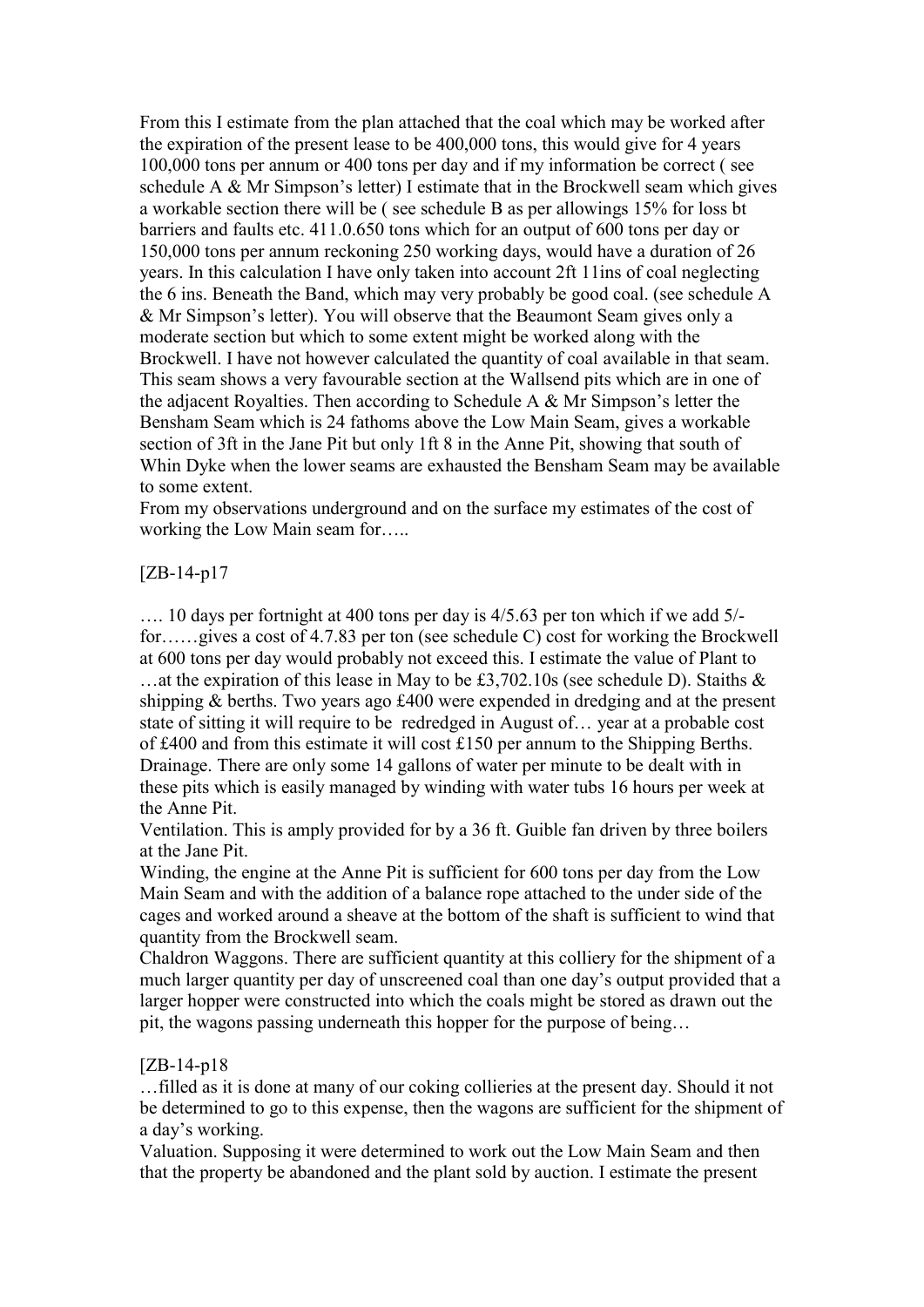value of this colliery to be as follows. The value dependant upon the colliery being kept regularly at work say for an average of 250 days per annum and the realised selling price of the coal being 5/2 per ton. I estimate a profit of 6d per ton and this calculated upon an output of 100,000 tons per annum. And allowing say  $1/8<sup>th</sup>$  for colliery consumption and waste we have 87,500 tons per annum as available vend yielding a profit of £2187 per annum and as the mining risks are An average of the districts I would allow upon capital invested 12% interest….of capital being at 3% present value of an annuity of £1 for 4 years and allowing for going rates is worth 2.785 years purchase and £2.187 x 2.785 = £6090.15.10d. Again the present value of £1 due at the end of 4 years and allowing 5% interest is worth .822. Value of plant (see Schedule C being £3.702.10.0 its present will be £3.702.10.0 x .822 = £3043.9.1 £913.4.11

Advantages of this colliery. I beg to draw your attention to the following advantages which attach themselves to this Colliery. First. The……of the Pit to the….Shipment Staithes.

Second. The use of private……

 $[ZB-14-p19]$ 

Railway from the colliery to the staithes and consequent low cost for leadage. Also the position of the pits being favourable to a large landsale trade being carried carried on.

Third. The very small cost if any for drawings of the pits in working the lower seams. The drawbacks are:

First. That there are only some 70 workmen's cottages attached to the colliery which entails the payment of high rents to workmen.

Second, That the rates and taxes are excessive which results from being in a Local board district. I would also draw you to the excessive charges for salaries which at present rate of working are nearly 4d per ton. Of the unworked seams (see schedule A & Mr Simpson's letter) the Brockwell seam appears the most favourable section.

Coal 2ft 11 in

Band 0 ft 5in

Coal 0ft 6in

The….or otherwise of this section besides the Beaumont seam northwards of the Anne Pit might be proved by putting a borehole down in the district straight north from the shaft. If then it were determined on working the Brockwell it could be sunk to at the Anne Pit which is the present drawing shaft and a staple sunk from the present Low Main Seam 50 yards from the hanging on. This staple being used as an upcast and second outlet, by this means you will be able to work the whole of the coal north of the Whin Dyke with the present plant and probably by putting through the Whin Dyke at that…….work…

[ZB-14-p20

….north of the Dyke or in after years if found desirable the Jane Pit could be sunk to the Brockwell seam. To sink the Anne Pit and the staple as proposed and making the necessary alterations in the shaft so as to draw 600 tons per day from the Brockwell seam with the present engine power I estimate…… cost near £2525.16.11 ( see schedule A) . In the sinking of this pit and staple I would propose a small engine placed at the Low Main Seam which afterwards may be used for hauling should be employed for staking the seam from the surface from two boilers not now in use by a range of steam pipes which are already in that shaft but have never been used. In my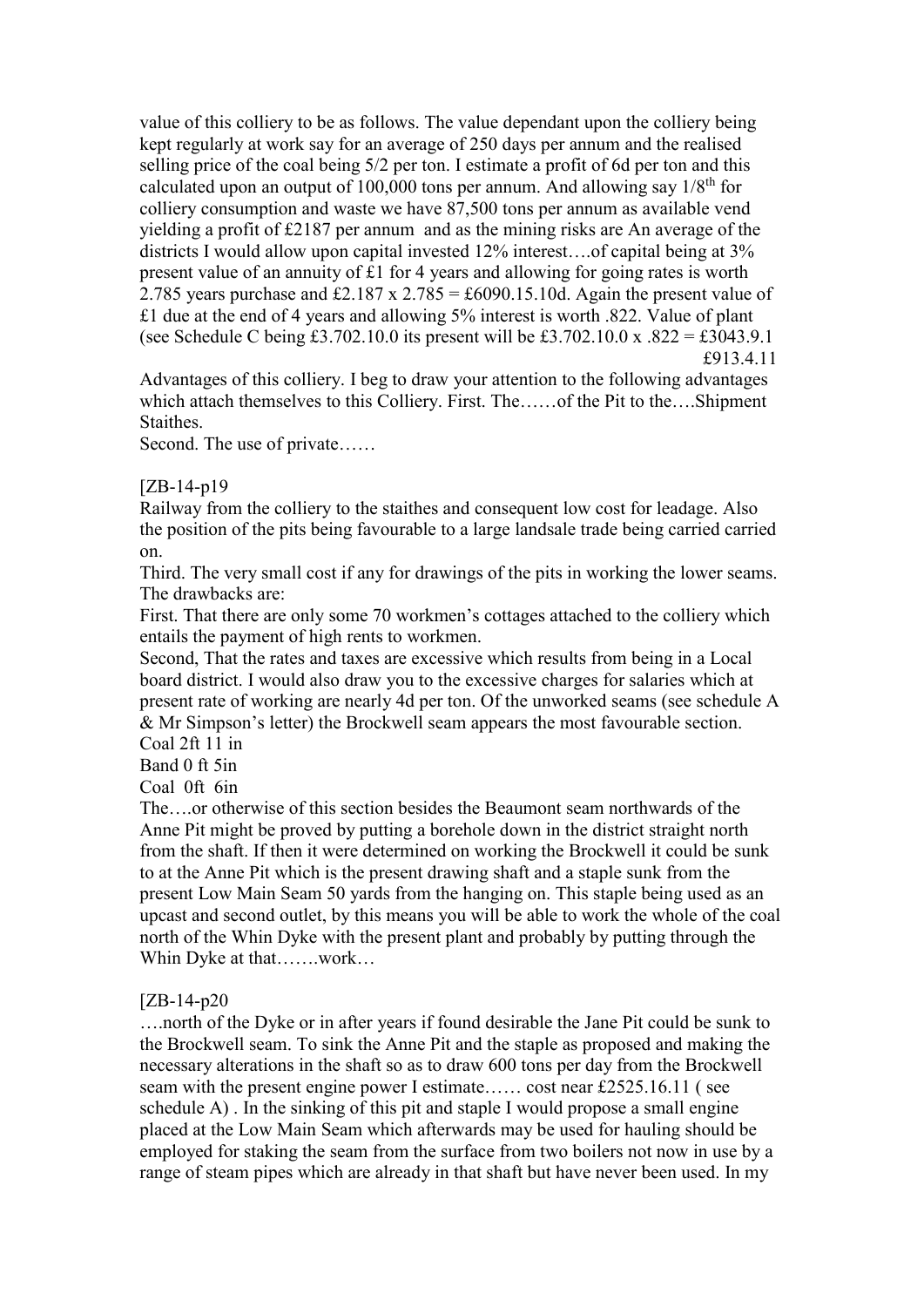estimations I have provided for the necessary alterations in the shaft so Guides and Buntons consequent upon having to wind from the …….depth which alterations include the……Guides and Buntons from the surface. I estimate a further expenditure of £1000 in providing new tubs and cages of a less size than those now in use consequent upon the passing places of the cages in the shaft being in the lreast part of the pit namely in the tubbing. If you determined upon working the Brockwell seam which if the section at the shaft may be relied upon (see schedule A) and at the continuity of that section is obtained throughout the Royalty the that would appear to be a prudent course to adopt. It could be sunk as a proposed holed round & opened up ready for the time when the Low Main Seam shall be exhausted, or what would be the better course to adopt would so commence and make preparations for that sinking immediately upon….

#### [ZB-14-p21

…. taking over the colliery. In this case you will be able to work the Brockwell within 12 months from the date of commencing the sinking which could be done in the following manner (see section 1) Say by firing the Engine underground on the side proposed you could sink the staple down to the Beaumont seam driving across that seam and holing into the Anne Pit bottom. Which is sunk to the Beaumont seam clearing away the debris out of that shaft and winding up the staple after which I would continue the staple down to the Brockwell Seam to a point immediately underneath and vertical to the Anne Pit and put the shaft up over from the Brockwell to the Beaumont seam thus the necessity of interfering with the present shaft hanging on. When this completed in my opinion the best course would be not to interfere by making any alterations in the present shaft viz. cages, buntons or guides but to make the engine that is used for the sinking to wind permanently from the Brockwell seam to the Low Main Level winding all coals to the surface from the Low Main Seam by the present arrangements of winding power. The coals from then worked at the Brockwell Seam would be an increased quantity upon the present output, which output could be raised up to 600 tons per day within 18 months of the date of commencing of sinking from which period the output from the Low Main Seam could be diminished as the Brockwell Seam developed, thus securing the duration of the Low Main Seam for years to come.

#### [ZB-14-p22

…. .delaying and probably preventing the necessity for the alterations to the shaft and introduction of new cages & tubs as proposed in the first instance., the expenditure being confined to the cost and expenditure of erecting the Engine which would cost say £300 and for the sinking of the Staple and the Shaft and the fitting the Staple with guides and a further expenditure of say £1500 being all the expense that would be necessary to prove and open up the Brockwell Seam ( and if found desirable the Beaumont as well. Assuming the Brockwell Seam is as represented and that all the works necessary were completed as proposed in the former case viz. to draw 600 tons a day from that seam to the surface and that a 30 years lease from…..were effected and from that seam you commence at the expiration of 4 years to draw 600 tons per day and that the working cost is 4/9 per ton for the remaining 26 years of the lease. I estimate the value of the colliery would then stand you as follows: say for 250 working days per annum we have 150,000 tons from which deduct  $1/8<sup>th</sup>$  for colliery consumption and waste then we have coal available for vend 131,250 tons yielding a profit of £4.921 per annum the value of an annuity of £1 all owing 12% to purchaser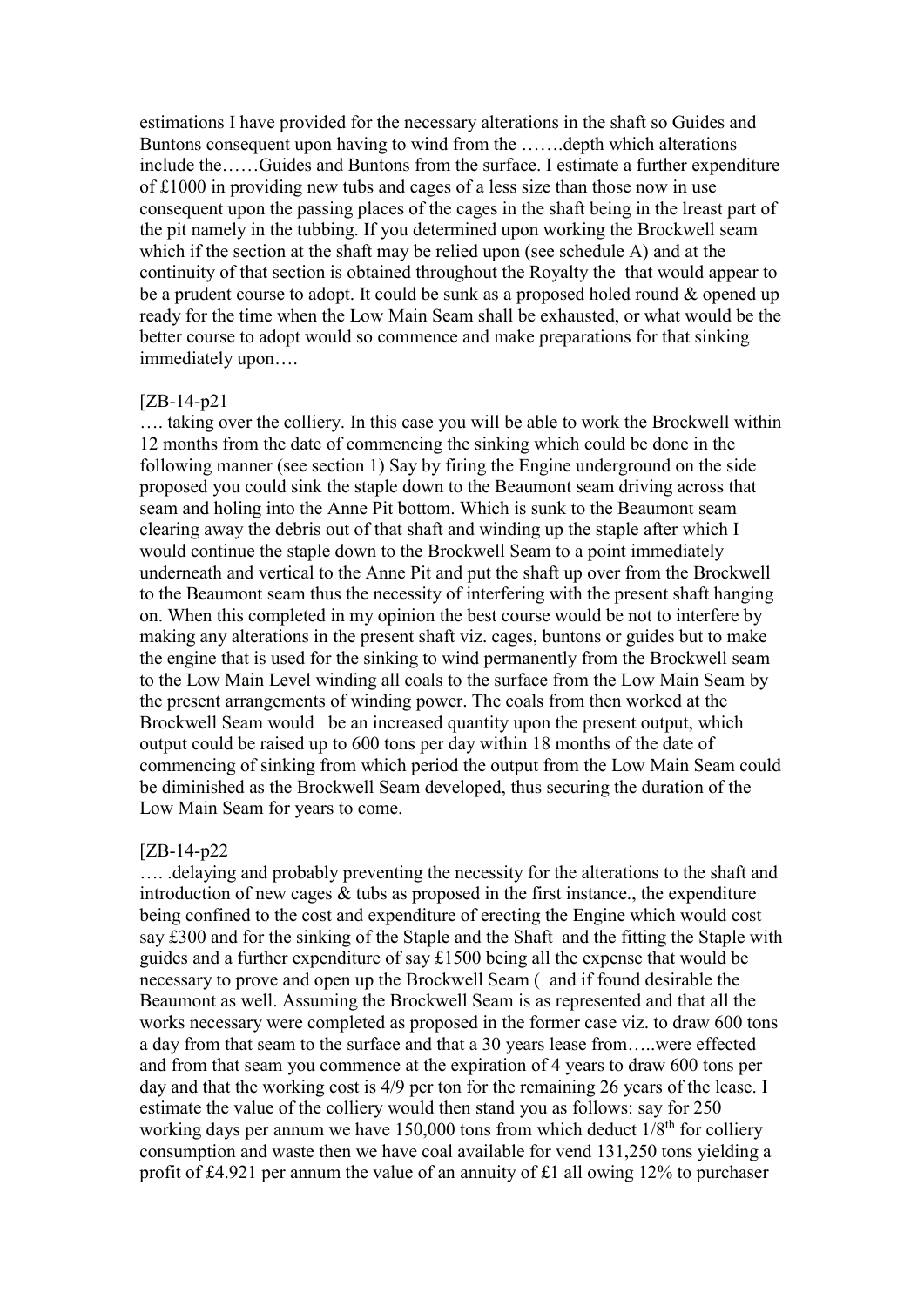and redemption of capital being at 3% and for 26 years commencing 4 years hence is 4.354 purchase and £4921 x 4.354---£21,426.0.0. To which add value of first 4 years in Low Main Seam (see page 11) viz. 6090.15.10 27516.15.10

[ZB-14-p23 From which must be deducted cost of sinking and fitting up shafts as per schedule E 3525.16.11 £23990.15.11 I have not estimated the existing plant as being of any value, at the expiration of 30 years lease. I have the honour to be your obedient servant Matthew Heckels

[ZB-14-p24

Schedule C Produce  $360 = 0960$  tons Vend  $80\% = 3168$  tons calculated upon this

|                                                    | Amount per ton |        |
|----------------------------------------------------|----------------|--------|
|                                                    | $f$ s d        | s d    |
| Underground labour including screening and walling | 376.6.6 2.450  |        |
| Bank labour including wagonman & staithman         | 76.16.8 5.82   |        |
| Iron castings ropes stores etc.                    | 70.0.0         |        |
| Timber of all kinds                                | 50.0.0         |        |
| Horse provender                                    | 30.0.0         |        |
| Total materials                                    |                |        |
| Incidental expenses                                | 4.0.0          |        |
| Saddlery                                           | 3.0.0          |        |
| Office charges rates, fares $\&$ salaries          | 39.0.0         |        |
| Rents per as agreement                             |                | 4.50   |
| Grand total                                        | 649.3.2 4 1.13 |        |
| Total including rents                              |                | 4 5.63 |

Cost per ton………………………4/5.63 Percentage of Round Coal ……….38.40% To this cost add 5%

[ZB-14-p25

Estimates for 10 days working underground Labour including Screening & Walling

| 1 Overman                                          | $(a)$ 40/-               | 4.0.0          |
|----------------------------------------------------|--------------------------|----------------|
| 1 Backoverman                                      | $(a)$ 20/-               | 3.0.0          |
| 7 Deputies 12 days each $\omega$ 4/9 a day 19.19.0 |                          |                |
| Deputies drawing timber                            |                          | $5. \quad 0.0$ |
| 1 Master & Shifter                                 | $(a)$ 30/- a week 3. 0 0 |                |
| 2 Onsetters                                        | @ 3d a score 4.10.0      |                |
| 4 Waggonway men                                    | $(a)$ 3/9 a day 9. 0 .0  |                |
| 11 Shifters                                        | $(a)$ 3/6 a day 23. 2. 0 |                |
|                                                    |                          |                |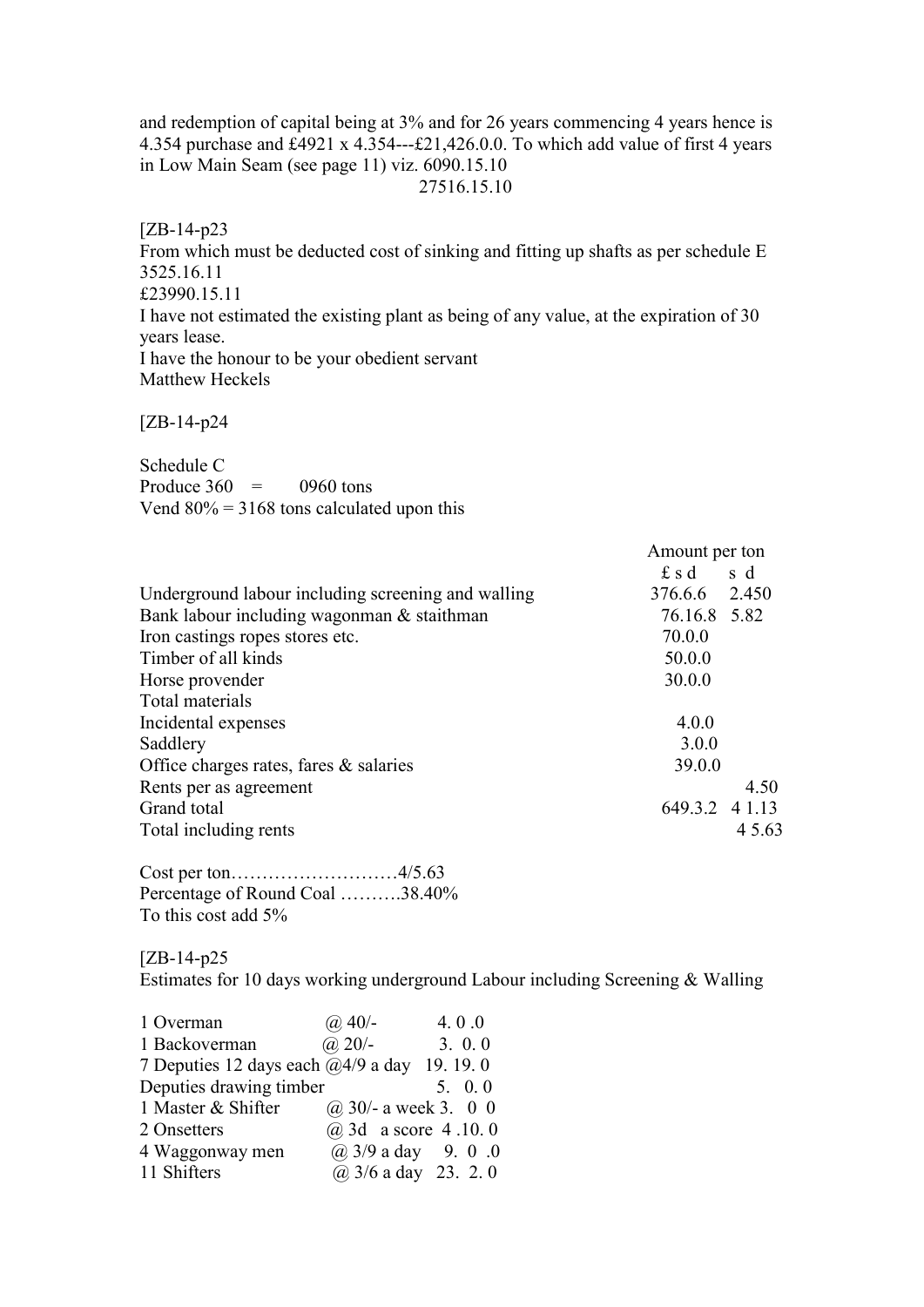| 2 Banksmen           | $\omega$ 3d a score      | 4.10.0  |
|----------------------|--------------------------|---------|
| 1 Weighman           | $(a)$ 17/6 a week 1.15.0 |         |
| 1 Master Wasteman    | $(a)$ 25/- a week        | 2.10.0  |
| 3 Wastemen           | (a)                      | 5.17.0  |
| 78 Hewers            | $(a)$ 12/-               | 216.0.0 |
| 11 Putters           | $(a)$ 1/2                | 21.0.0  |
| 14 Screening 11 days | $\omega$ 4/- a day       | 28.0.0  |
| 7 Boys waiting       | $(a)$ 11d a day          | 3.4.2   |
| 1 ditto              | $(a)$ 1/4 a day          | 13.4    |
| 18 Drives            | $(a)$ 1/4 a day          | 12.0.0  |
| 1 Heapkeeper 12 days | $\omega$ 4/- a day       | 2.8.0   |
| 3 Horsekeepers       | $(a)$ 18/- a week        | 5.8.0   |
| 1 Crankman 12 days   | $\omega$ 2/6 a day       | 1.10.0  |
|                      |                          |         |

| Produce 960 tons          |               |              |
|---------------------------|---------------|--------------|
| Available 3168 tons costs |               |              |
| Calculated upon this      | s             | <sub>d</sub> |
| Cost per ton              | $\mathcal{D}$ | 4.50         |
| Bank labour               |               | 5.82         |
| Cost per ton upon labour  |               | 10.32        |

# [ZB-14-p26

Estimates for 10 days working Bank Labour including Wagonmen & Staithmen

|                               | Rates Time |                               | £              | $\mathbf{s}$             | d              |
|-------------------------------|------------|-------------------------------|----------------|--------------------------|----------------|
| 3 Brakemen                    |            | $4/-$ a day                   |                | 8. 8 0                   |                |
| 1 Enginewright                |            | $21/-$ a week                 | $\overline{4}$ | $\overline{\phantom{0}}$ | $\overline{0}$ |
| 3 Blacksmiths                 |            | $(a)$ 3/6 a day               |                | 8 16 0                   |                |
| 4 Masons                      |            | $(a)$ 3/9 a day               |                | 6 15 0                   |                |
| 1 Foreman                     |            |                               | 3              |                          |                |
| 1 Pick sharper                |            | ( <i>a</i> ) $3/-$ a day 1    |                | $16\quad0$               |                |
| 1 Lampman                     |            | $(a)$ 3/- a day 1 16 0        |                |                          |                |
| 1 Repairer                    |            | $(a) 3/$ - a day 1 16 0       |                |                          |                |
| 3 Cartmen                     |            | 17/- a week $\, 5 \, 2 \, 0$  |                |                          |                |
| 2 Waggoner                    |            | (a) $3/-$ a day $3 \t12 \t0$  |                |                          |                |
| 4 Staithmen                   |            | (a) $3/6$ a day $8 \t 8 \t 0$ |                |                          |                |
| 2 Boys askwheeling            |            | (a) $2/2$ a day 2 12 0        |                |                          |                |
| 2 Hiremen at coal drawing pit |            | $3/9$ a day                   |                | 4 8 0                    |                |
| 2 ditto upload pit 14 days    |            | $(a)$ 3/8 a day 5             |                |                          | 2 8            |
|                               |            |                               |                |                          |                |

Produce 3960 tons available vend 3165 tons. Cost calculated upon this. Cost per ton s d

[ZB-14-p27 Schedule D Valuation of Plant

|                           |                       | £sd |  |
|---------------------------|-----------------------|-----|--|
| 1 Winding Engine Anne Pit | $300 \quad 0 \quad 0$ |     |  |
| 1 Jack Engine             | 50 0 0                |     |  |
| 5 Boilers                 | $150 \quad 0 \quad 0$ |     |  |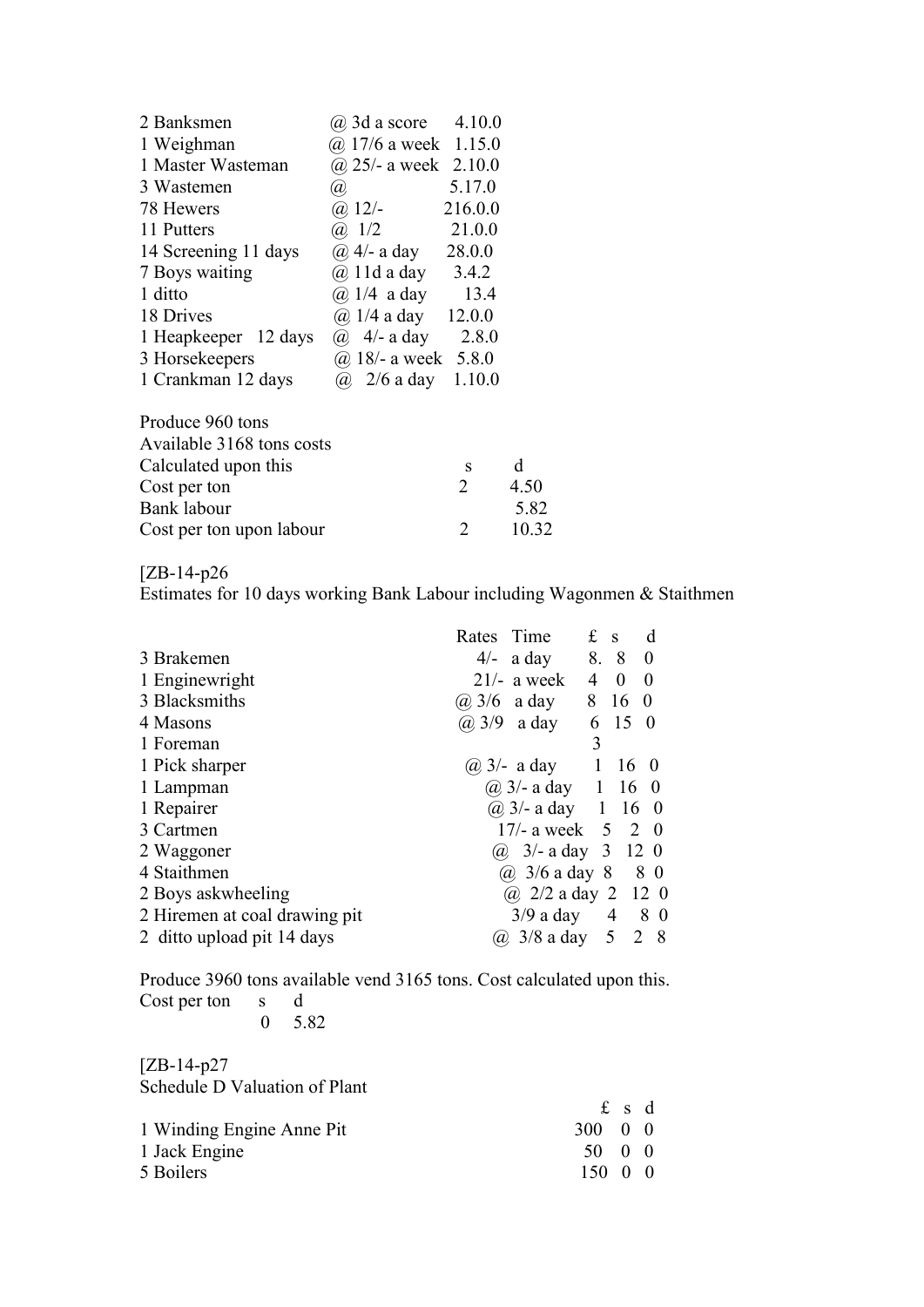| 3 Pullers $(a)$ 15/-/-                                    | 45<br>$\Omega$<br>$\theta$     |
|-----------------------------------------------------------|--------------------------------|
| 2 Ropes @ $20/-$                                          | 40<br>$\theta$<br>$\Omega$     |
| 10 screens $(a)$ 30/-/-                                   | 300<br>$0\quad 0$              |
| Screening shed headgear & other erections                 | 100<br>$\mathbf{0}$<br>- 0     |
| 174 wagons $(a)$ 3/-/-                                    | 510<br>- 0<br>$\boldsymbol{0}$ |
| Pit Branches etc                                          | 500<br>$0\quad 0$              |
| 1 Fan                                                     | 300<br>$0\quad 0$              |
| 3 Boilers                                                 | 90 0 0                         |
| 2 Feed Heaters                                            | 30<br>$0\quad 0$               |
| 1 Winding Engine                                          | 80<br>$0\quad 0$               |
| Rope & guide rope                                         | 50 0 0                         |
| 8 horses $(a)$ 15/-/-                                     | 120<br>$\Omega$<br>$\theta$    |
| 26 ponies@ 10/-/-                                         | 260<br>$\Omega$<br>$\theta$    |
| 200 tubs $(a)$ 30/-                                       | 300<br>$\Omega$<br>$\theta$    |
| 9.600 yds. rails £20 per yd. 85 ton $\omega$ 30/- per ton | 127<br>10<br>$\theta$          |
| 1 Pump 3 throw pumps                                      | 10<br>$\overline{0}$<br>-0     |
| 300 yds. Pipe                                             | 50<br>0 <sub>0</sub>           |
| 160 fathoms of 8" pipes                                   | 100<br>$0\quad 0$              |
| 4 cages with chains & water tub                           | 90<br>$0\quad 0$               |
|                                                           | 10 <sub>0</sub><br>1057        |
|                                                           |                                |

[ZB-14-p28

# Schedule E

Estimated Cost from Sinking from Low Main Seam to Brockwell & Fitting up from Surface to Brockwell Seam for drawing coal at Anne Pit Walker Colliery

|                                                                  | $f$ s d $f$ s d<br>Ø), |  |
|------------------------------------------------------------------|------------------------|--|
| Taking out of old guides & buntons 60 fathoms                    | $5/- 40$               |  |
| Putting in 200 fathoms of buntons $\&$ guides labour             |                        |  |
| Per fathom                                                       | $21/- 221.1$           |  |
| Timber 134 buntons 11"x 3" running foot                          | 4d 6. 16               |  |
| 268 buntons 9" x 3" per running foot                             | $31/8$ 43. 17.6        |  |
| Pitch pine guides $4"x5"$                                        | 5d 100. 10             |  |
| Cleaning out of 26 fathoms of sump per fathom                    | $5/-/-$ 130            |  |
| 60.000 bricks for walling. Walling 46 fathoms per fathom 30/- 69 |                        |  |
| Sinking shaft 20 fathoms per fathom                              | $14/-/- 280$           |  |
| Sinking staple 40 fathoms per fathom                             | $11/10/- 460$          |  |
| For Sinking engine etc.                                          | 300                    |  |
| Sinking gear & preparation work                                  | 150                    |  |
| Holing round putting in shaft arching and making                 |                        |  |
| Shaft sidings                                                    | 400                    |  |
| Add 10% for contingencies                                        |                        |  |

[ZB-14-p29

Schedule 2 Cost of working over 6 months for a total available of tons

 $f$  s d  $f$  s d 1 9.55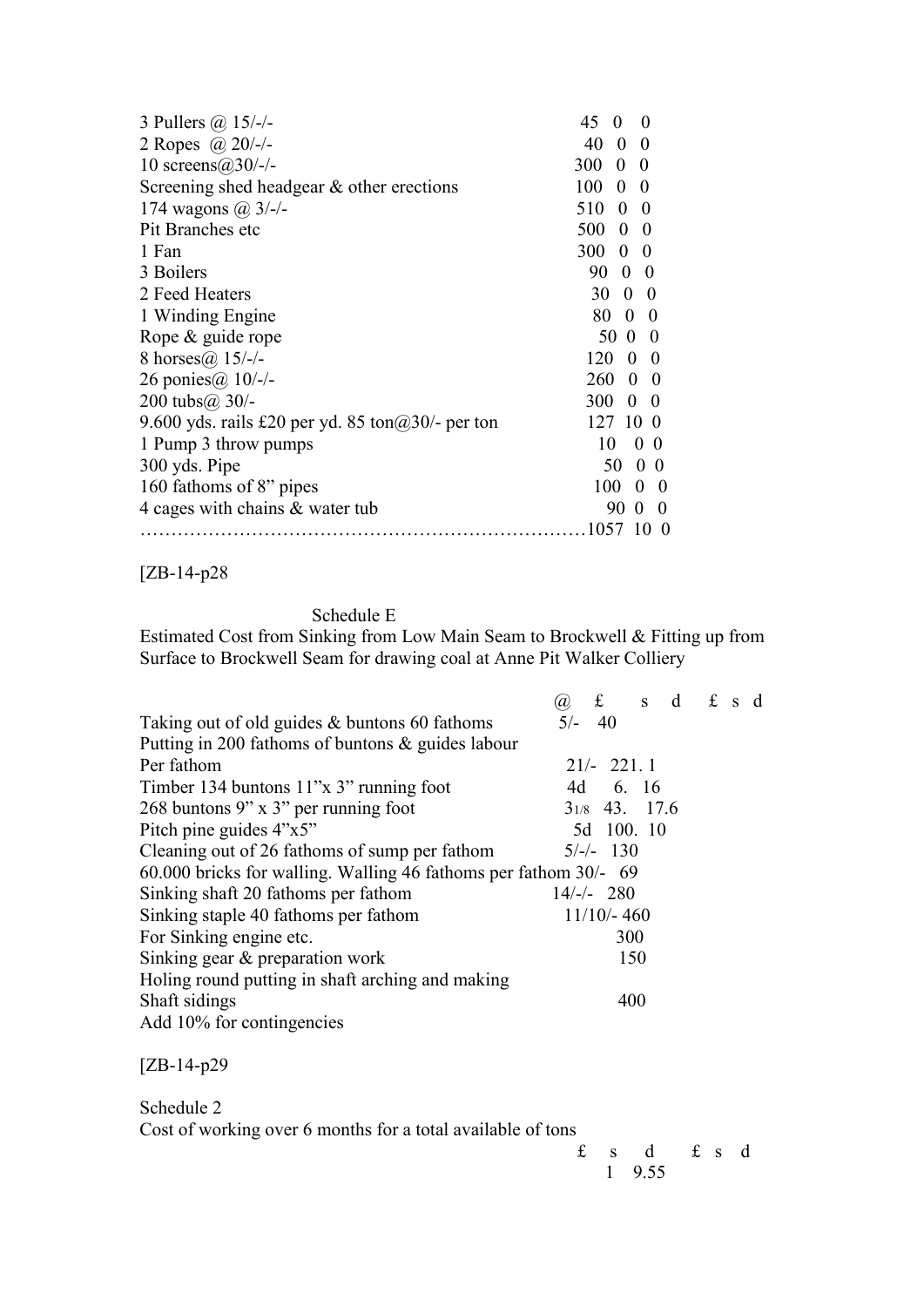| Pit Bills               | 4.25            |             |              |             |             |      |             |
|-------------------------|-----------------|-------------|--------------|-------------|-------------|------|-------------|
| Shift                   | 3.00            |             |              |             |             |      |             |
| Screening Bill          | 1.10            |             |              |             |             |      |             |
| Joiners                 |                 |             |              | 1.06        |             |      |             |
| <b>Smiths</b>           |                 |             |              | 0.82        |             |      |             |
| <b>Masons</b>           |                 |             |              | 1.13        |             |      |             |
| <b>Staiths</b>          |                 |             |              | 0.66        |             |      |             |
| Labourage               |                 |             |              | 0.68 29.66  |             |      |             |
| Rents                   |                 |             |              | 3.84        |             |      |             |
| <b>Salaries</b>         |                 |             |              | 3.85        |             |      |             |
| Fitting office          |                 | 0.41        |              |             |             |      |             |
| Rates                   |                 | 2.45        |              |             |             |      |             |
| Incidents               |                 | 1.49        |              |             |             |      |             |
| Stationary              |                 | 0.21        |              |             |             |      |             |
| Insurance a/c           |                 | 0.00        |              |             |             |      |             |
| Gas $a/c$               |                 | 0.46        |              |             |             |      |             |
| Water a/c               |                 | 0.36        |              |             |             |      |             |
| Manager's house         |                 |             |              |             | 0.01        |      | 1 1.12      |
|                         | Carried forward |             |              |             |             |      | $3\,10.1/8$ |
| $[ZB-14-30$             |                 |             |              |             |             |      |             |
| Continued               |                 |             |              |             |             |      |             |
| <b>Brought Forward</b>  |                 | $f_{\rm L}$ | S            | $\mathbf d$ | $\mathbf f$ | S    | d           |
| Timber                  |                 |             |              | 0.60        |             |      |             |
| Props & pitwood         |                 |             |              | 3.51        |             |      |             |
| Iron $a/c$              |                 |             |              | 0.52        |             |      |             |
| Oils grease and candles |                 |             | 0.79         |             |             |      |             |
| Cordage                 |                 |             | 1.24         |             |             |      |             |
| Nails & hardware        |                 |             | 0.43         |             |             |      |             |
| Bricks & lime           |                 |             | 0.39         |             |             | 0.79 |             |
| Hay                     |                 |             | 1.81         |             |             |      |             |
| Corn                    |                 |             | 2.45         |             |             |      |             |
| Horses                  |                 |             | 0.14         |             |             |      |             |
| Leather & saddlery      |                 |             | 0.34<br>4.79 |             |             |      |             |
| Discount                |                 |             |              | 0.58        |             |      |             |
| Sundries                |                 |             |              | 0.75        |             |      | 1.33        |

 [ZB-14-p31 A. Recent fortnight An a/c of coals wrought out and vended with cost

[ZB-14-p32

A Recent fortnight. An a/c of Coals brought out & vended with Cost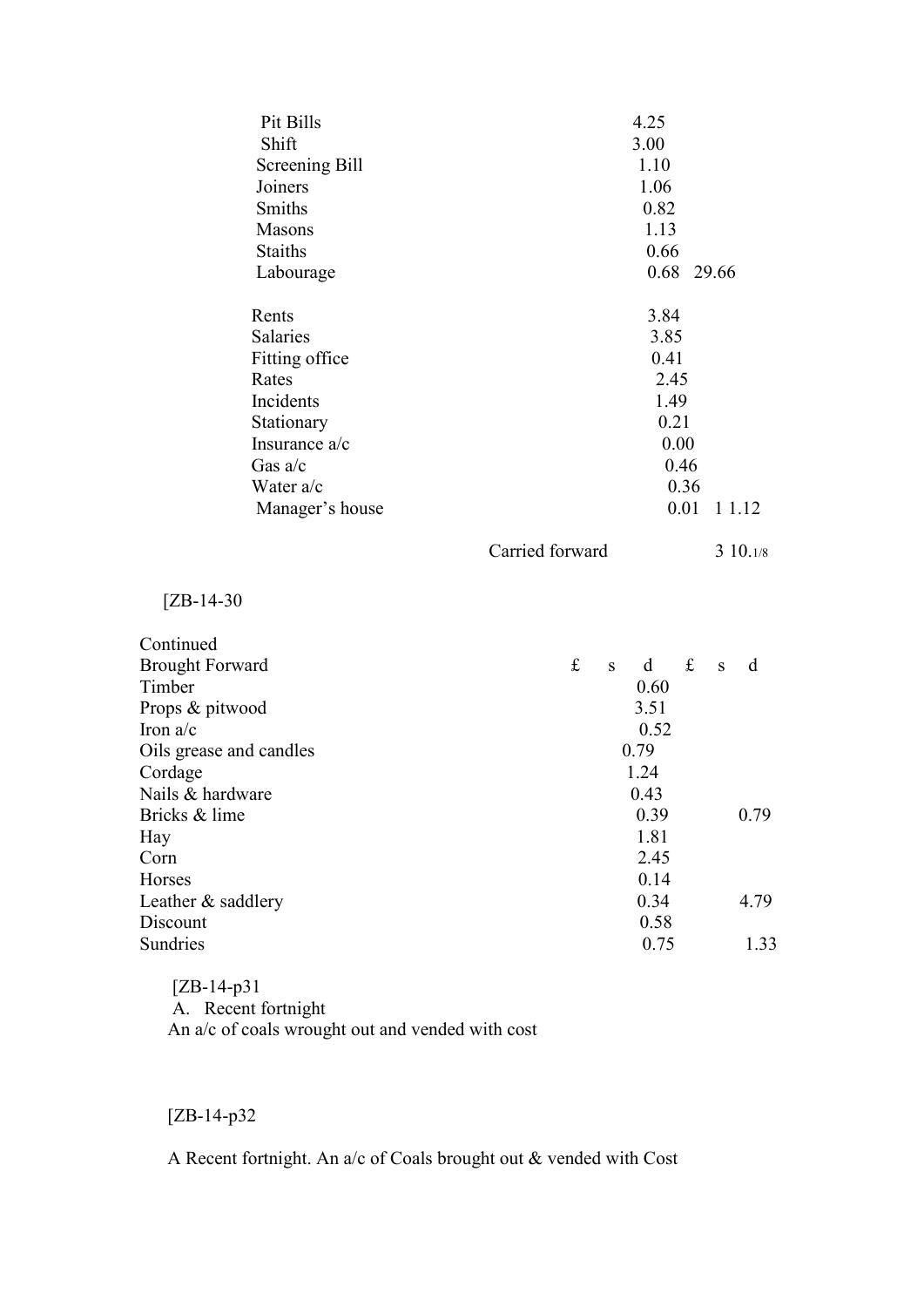|                            | $f$ s d $f$ s d s d |                   | d<br>$\mathbf{s}$ |  |  |  |
|----------------------------|---------------------|-------------------|-------------------|--|--|--|
| Pit Bill                   | 289.11.5            | 1 8.92            |                   |  |  |  |
| Shift Bill                 | 50.12.11            | 3.66              |                   |  |  |  |
| Screening Work             | 42.10.1             | 3.07              |                   |  |  |  |
|                            |                     | 382.4.5<br>2 3.65 |                   |  |  |  |
| Joiners                    | 12.4.3              | 0.88              |                   |  |  |  |
| <b>Smiths</b>              | 10.15.6             | 0.77              |                   |  |  |  |
| Mason Work                 | 8.8.3               | 0.61              |                   |  |  |  |
| <b>Staiths</b>             | 15.19.7             | 1.13              |                   |  |  |  |
| Labourage                  | 6.3.3               | 0.44              |                   |  |  |  |
|                            |                     | 53.10.10          |                   |  |  |  |
| Rents tradesman's a/c etc. | 332.2.0             | 2 0.00            |                   |  |  |  |
|                            |                     | 332.2.0           |                   |  |  |  |
|                            | 763.7.3             |                   | 4                 |  |  |  |
|                            |                     |                   |                   |  |  |  |

[ZB-14-p33 John Hill esq. Sneperly Hall Durham

#### Dear Sir,

In obedience to instructions received from you on the  $12<sup>th</sup>$  inst. I have visited your Cater House pit at Framwellgate Moor. Making a full inspection of the Main Coal & Low Main Seam.

Main Coal Seam. On the west side of the pit. I find this seam varies from thickness from 1' 3" to 1' 8", with a strong post roof and very mild thill, and in my opinkion you have adopted the best and cheapest method of getting the coal (that of Longwall).

I found the bottom shooters were not dong as well as they ought one serious draw back to them is having to get on to the canch to put in back plack walls, during my experience of Longwall I find these back pack walls a very serious draw back to the carrying of the Gateways and would recommend that they be discontinued. I also noticed that the canches were not well squared back, and the front packs to near the edge of the canch. This should be attended to as when the weights comes on , the sides push in, in our Longwall the x heading canches are squared back 5 feet wide in the bottoms and the front packs 7' 6" apart in the Gateways the bottom is squared back 4' wide and the packs 6' 6" apart, I would also advise that the bottom…..

#### [ZB-14-p34

… shooters use a 4' 6" drill so as to get a good hole on before firing with these alterations. Then men would make wages at 1d an inch and find their own powder and machines.

On the east side I find a splendid section 2' of clean coal and 1' 8" of ramble. I would advise this section be worked with the "aruble stall" method (see enclosed plan) laid out into districts to place about 20 men per shift this number would be an average output of 100 tons per day after the district was won out which I think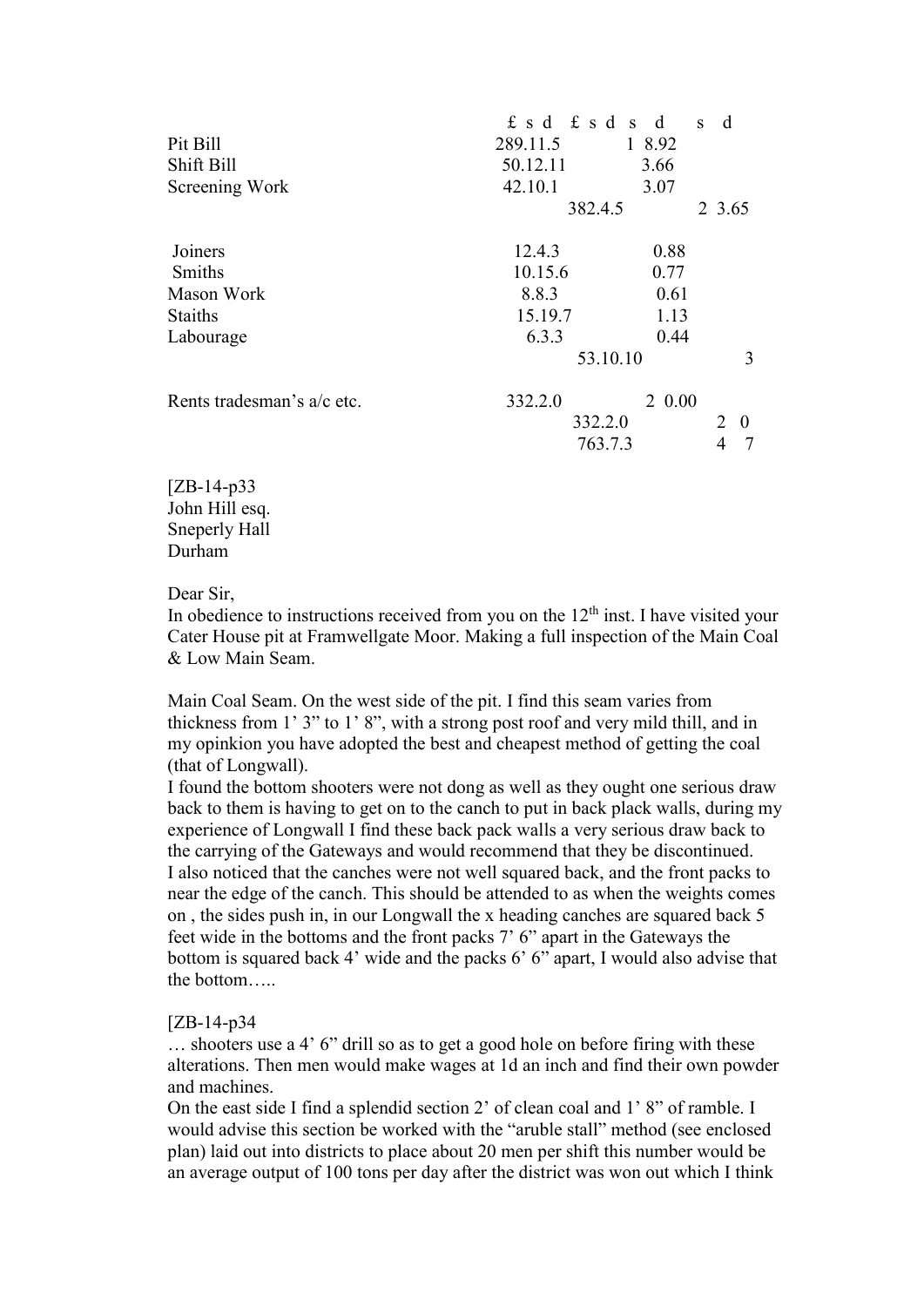would be done in three months. And in nine months later you would be able to lay out for 300 tons per day. On the enclosed plan you will see I have shown the stall to be carried 40 yds. You might be able to carry them further, but that will have to be settled by a trial of the work.

Low Main Seam

I find an average section of 2' 6" of coal with a soft metal roof. I am of opinion that this seam could be cheaply worked by the same method as the east side of the Main Coal Seam and won out in the same way gto produce 300 tons per day which would give you a total of 600 tons per day in addition to what you might on the west side of the shaft .

The cost in either case should not exceed 2/4d per ton including hewing and stonework and add  $1/-$  a ton face to truck making the cost on the pit bill of  $\frac{3}{4}$  a ton.

I have the honour to be You obedient servant Wm. Braidford

[ZB-14-p35



[ZB-14-35a

Welford Brothers Engineers & Boilermakers Sunderland Clause of agreement made 5 September 1866- whereby the said lessor agrees to grant and the second lessor agrees to take a lease of these coal mines and seams of coals wrought or not wrought opened or unopened Lying and within benea the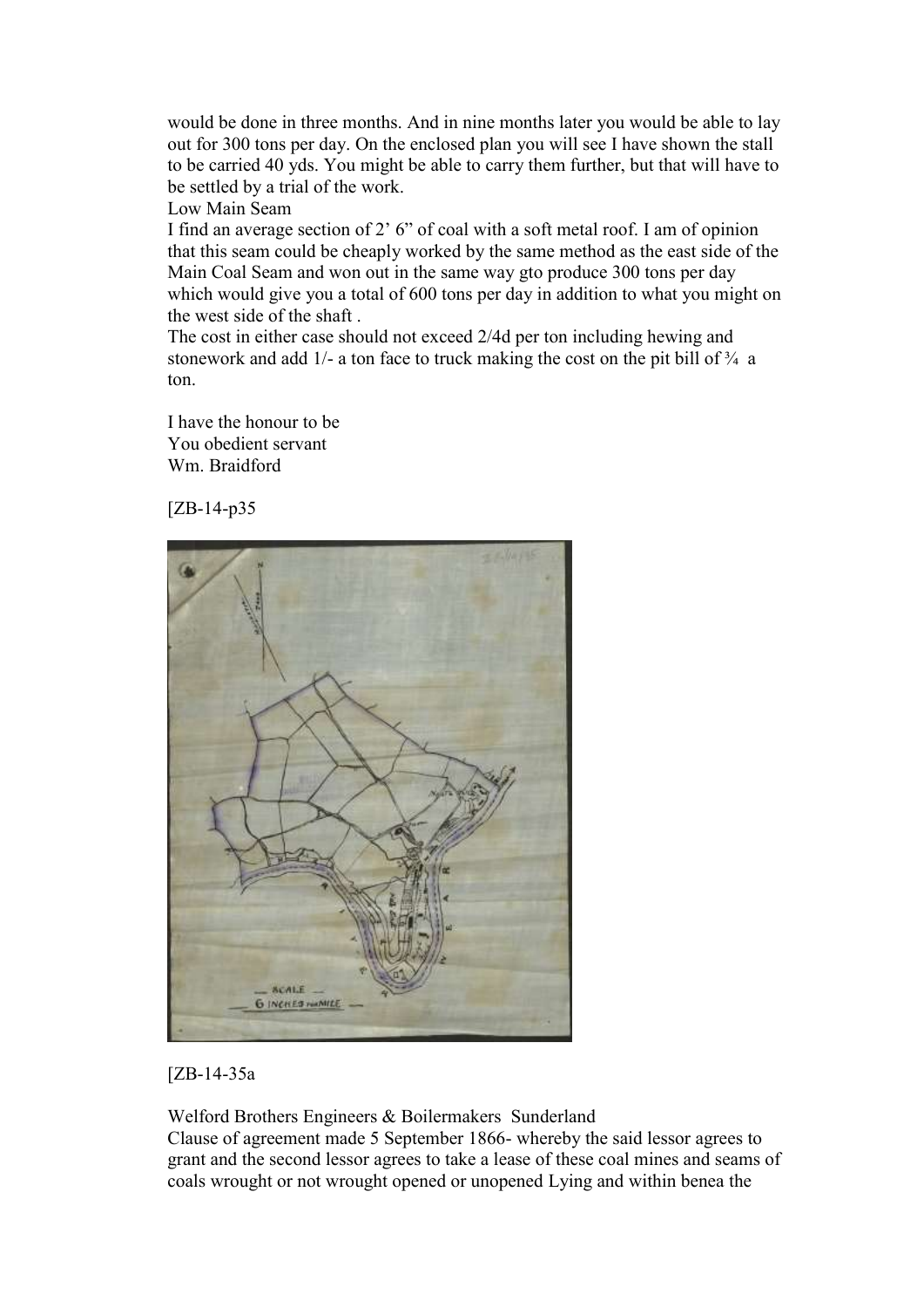certain lands within the township of Southwick and the parish of (?) Durham as known by the name of the Hylton Estate being more (?)described by (?) drawn ...margin hereof and coloured (?) Purple (?)and containing 235 acres and one reef of river bed makes 250 acres or thereabouts. The demised(?) to all and every(?) and seams of coals(?) and the private seams of(?) and fireclay which may be met within working each seam of coal and any part which is lying within the(?) several feet above and below the same but as each Ironstone and fireclay shall be wrought by itself but only simultaneously and in conjunction with working each seam and seams of coal within said intake and it shall be compulsory on the (?) work such Ironstone and fireclay or either of them(?) and pyrites shall be wrought within 10 fathoms of the surface of the river at low(?) to the said lesser stone work and carry away the said seams of coal and pyrites and Ironstone and fireclay and(?) Pit driven drift, Watergates, airshafts and dayholes which situation and manner and damage the surface as little as possible ….and shall be mutually agreed in between the parties (?) or respective agents viewers or for the time being or in case of dispute shall be determined by arbitration. But no breakage of the surface for any purpose shall be made unless a regular colliery winning be made upon the premises.

#### [ZB-14-35b

And…of sinking a pit or pits upon the said Intake but not at…power to make railways and build workmen's cottages, engine houses and shop and coke ovens also in such situation as shall be mutually agreed upon or determined by arbitration for the working and manufacture into coke of the said demised coal and of coal worked by outstroke and for the leading away of such coals respectively or the coke made there from and with or without sinking any pit on the said intake to drive instroke or outstroke drifts with or through the barrier therein after agreed to be accepted for the purposes for the said outstrokes of winning working and leading away the produce of the hereby demised Coal Mines pyrites and seams known hereafter belonging (?) or wrought by the said lessee or for the purpose by said oustrokes of winning working and leading through the said Barrier coal the said pyrites Ironstone and fireclay the produce of…or seams other than those hereby agreed for or for the purpose of draining or ventilating the said mines or seams herby agreed and such of the mines and seams as aforesaid or any of them. The said lessor accepting and preserving out of the said demise all mines and minerals ….and substances whatsoever other than coal pyrites and the Ironstone and fireclay which may be (?) the limits aforesaid with power to work (?) future lead away such minerals and to grant other person or persons or Company power to do the….

#### [ZB-14-p35c

…same and there the use of any machinery and make works of the said Lessee erected on the said Estate for obtaining drawing and leading away the said minerals causing as least hindrance as may be (?) operations of the said Lessee and paying and compensating each shall if the parties cannot agree settled by arbitration. The said Lessee also respecting and accepting out of the said demised premises power to grant wayleave and passage having persons or further company for any purpose whatsoever over the premises and which thereby demised mines do lie on or about the use of any railways made by the said Lessee for any such purposes paying compensation for the same as (parties cannot agree) said by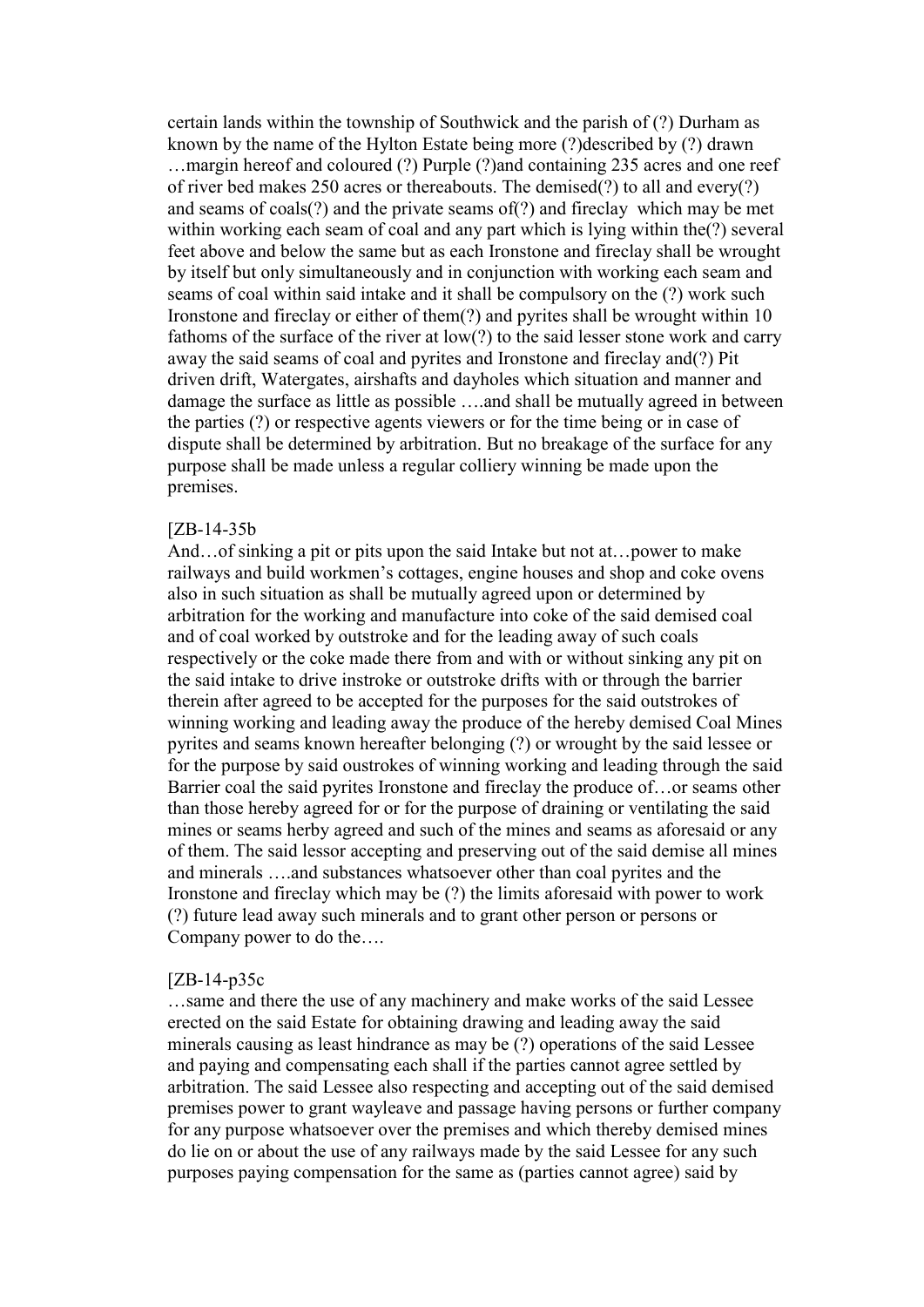arbitration. The said Lessee also reserving and accepting out of the said demise (?) and wrought a barrier of coal of not less than 30 yards in thickness all around the out boundaries of the said…. The said Lessor reserving all manure made for the hereby demised premises. In case a pit shall be sunk (?) further of himself or his tenants unless the Lessee shall farm lands belonging to the said Lessor in which case it may be used by them on the land so farmed. Term to be 42 years from January  $1^{st}$  1865. Certain rent for the first two years £200 per annum and for the remainder of the term £300 per annum. The said respective rents to be paid or paid earlier as and for…

## [ZB-14-p35d

…an equivalent number of tons of coal (each ten to contain 5 tons) wrought from all or any seams of coal within the said estate the said part to be reckoned on the coal as it first appears on the surface or (?) Underground operations and prior to cleaning and screening at the rate of 20/- per ton from the said seams (?) all ownership at the same rate per Ten with a deduction or allowance in the part due of one eighth portion of the total quantity brought to bank or burnt in any underground operation the same to be in consideration of cleaning and screening washing colliery consumption, (?) and brasses cleaned from the coal, loss or waste workmen or agents, fire coal and coal used for engines and for and of all other considerations whatsoever. And all fireclay wrought out of the tract hereby demised the sum of 1/- for each and every ton of 22 cwt. And all coal other than the coal hereby demised which shall be wrought by outstroke and brought back under the demise Royalty or estate be paid for at the rate of 6/- per ton ( of such weight as previous) as (?) may of outstrokes shaft band underground and surface wayleave rent or at the rate of 4/- per ton (of like weight) on all coals wrought other than the hereby intended to be….

#### [ZB-14-p35e

…demised mine and led underground or on surface through the demised estate being drawn to bank (?)estate as and by way of an outstroke and underground and surface wayleave rent and at the rate of 2/- per Ten on all coals wrought from the other than hereby intended to be demised…another which shall have been drained or ventilated or made workable by penetrations through the barrier heretofore referred as and by way of an outstroke drainage or ventilation rent but as that coals for which either the aforesaid parts of 6/- per Ten & 4/- per Ten may be payable shall not also be changeable with the said lastly mentioned rent of 2/- per Ten . And for all Ironstone and Fireclay which shall be wrought by outstroke and brought to bank within the demised royalty or estates the sum of 1d per ton (of such respective weights as aforesaid) shall be paid at the rate of one third of a penny per ton on each of the three privileges of outstroke shaft and wayleave as they may be respectively and overally exercised as aforesaid (?) and to coal. And it is hereby agreed and declared that the certain rent shall be payable and paid half yearly on the first day of January and the first day of July in each year of the terms by equal payment and all "Overs" and other rents once a year on the….

#### [ZB-14-p35f

…first of January. The whole to be paid free and clear of all rates and taxes and assessments whatsoever parliamentary and parochial except the Landlord's property or Income Tax & Land Tax . It is hereby also agreed and declared that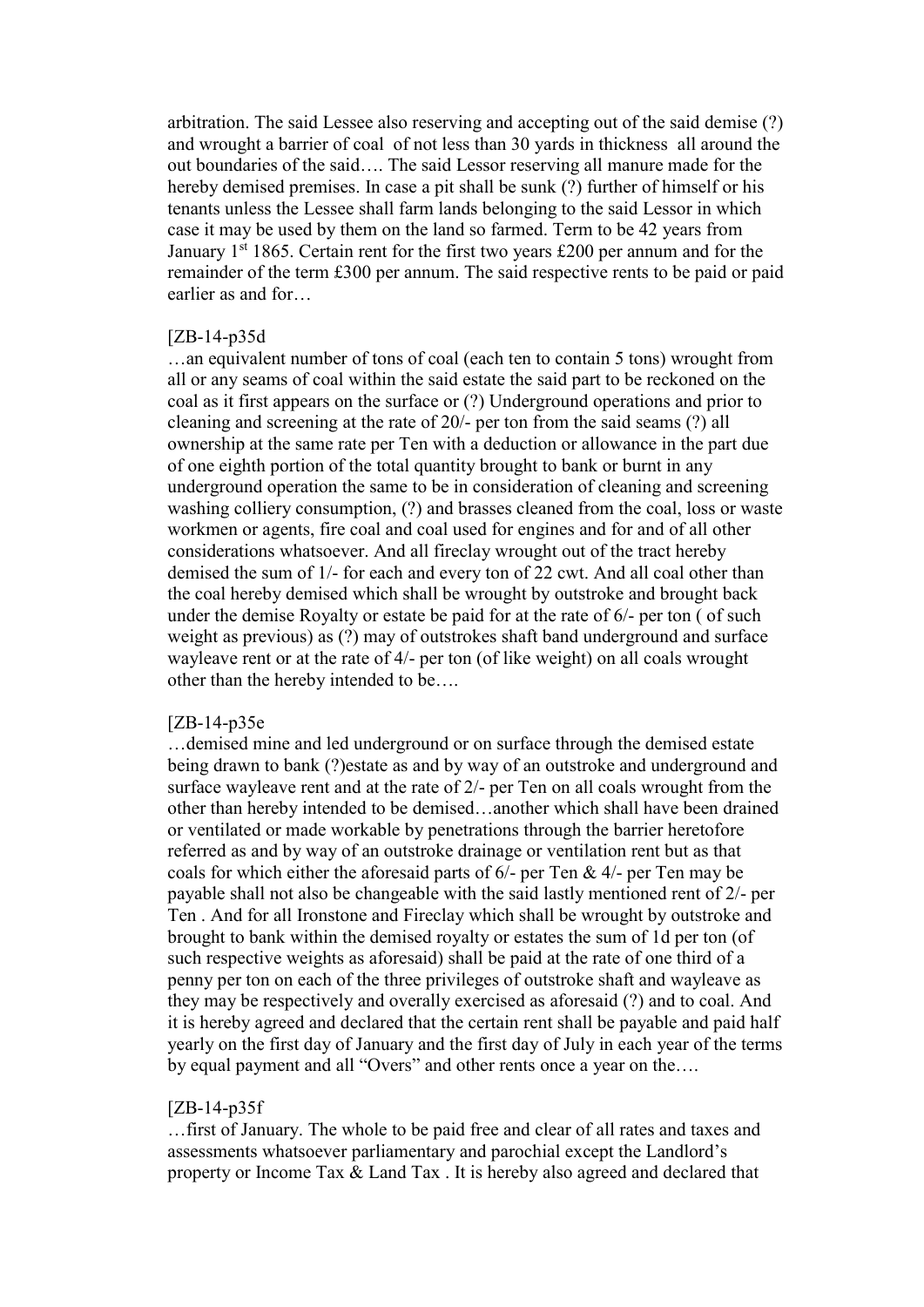the power of distraint and (?) usual in leases in the County of Durham in case of the non payment of the rent hereby and the nonfulfillment of covenants in lieu thereof to be settled by arbitration in case of disagreement between 21 and 60 days of their becoming due and after first having been duly demanded shall and do form part of this agreement. The lessee to have power to make up short workings during the whole of the term but the overworkings of any one year or years shall not go in and of short workings in any subsequent year or years of the said term. It is also hereby agreed and declared that the said lease at the end of the fifth and of each following third year of the term on going to the said Lessor 12 calendar months of such intention the said Lessees pay all rents due all taxes and all…

#### [ZB-14-p35g

…damage ground and other attached and contingent rents and shall have performed all covenants agreed to be performed or paid such compensation in lieu thereof and shall be settled by arbitration in case of disagreement but in case of any dispute such payments shall be made within three months after the award or the determination of each dispute and shall leave such of the working Pits Staplers and Drifts used within the two previous years and necessary for working the remaining coal Ironstone or fireclay (?) agent shall require in good working order and condition and shall return where practicable and if requested all ground which has been occupied by colliery operations (?) sufficient condition as fit for agriculture as the adjoining land or in default thereof or where such restoration shall be impracticable shall pay a fee simple value of the same to be determined in case of dispute by arbitration (?) by notice and without prejudice to the rights and remedies of the respective parties upon or in respect of the current agreement whatsoever performed or observed at or after the expiration or sooner determination of the lease or for in respect of any breach of Covenant made or committed before or at the expiration of the said notice. The said Lessee ….

#### [ZB-14-p35h]

….with the said Lessor, to pay all rents regularly as they become due, To pay all taxes, rates and assessments parliamentary or parochial or otherwise imposed or hereafter to be imposed on the premises or produce thereof except the landlords property or income tax and land tax. And that Lessor and Lessee shall and will increase (?)sinking of pits within the demise and such sinkings and other constructions of coke ovens and railways and all other operations necessary for the running working and manufacture into coke of such coals be wrought from the coal mines hereby demised or from other mines in the exercise of the said powers of outstroke or for the leading away of such coals and coke respectively cause as little damage on the surface as necessary and that each pit, coke ovens, railways or other operations shall only be sunk (?) as shall be agreed upon between the said Lessor and Lessee or their respective agent or agents or in case of dispute shall be determined by arbitration of not less than double agricultural value for all land and also full and fair compensation for all damage of or to any crop cattle buildings timber plantation fences drains or culverts or any other damage arising out of exercise of any such privilege (?) and shall hold the Lessor (?) and……

[ZB-14-p35i]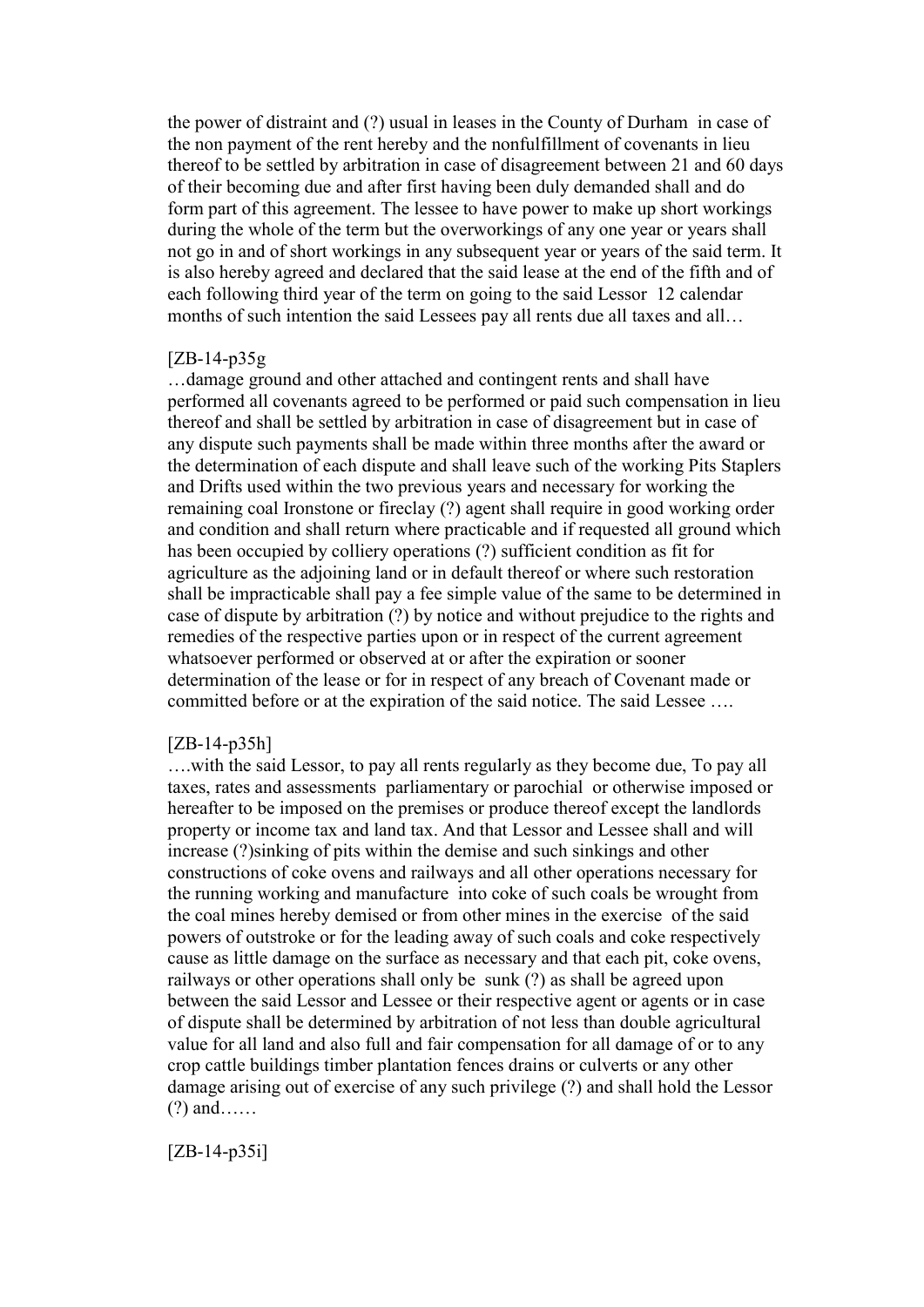….undersigned therefore and in case of differences arising out of any and damage or compensation the same shall be settled arbitration in the usual manner. And that the said Lessee shall at the said or determination of the said term where practicable and if so required all land which may have been spoiled or damaged during the said term to consider fit for agriculture and the adjoining land or in default of doing so or where such restoration shall be practicable shall pay the fee simple value thereof such value to be determined in case the parties cannot agree by arbitration. And that the said Lessee shall (?)greatest extent reasonably practicable the consumption off all (?) made at the works by the coke ovens on the surface of the said lands or by Engines ventilating furnaces or other chimneys used by the conveyance or passage of smoke. And that the said Lessee shall and will discharge ….works of any water which may have been used for working coal or which has run through or passed burning (?) coke ovens or other work are the most improved methods of "defunct pits" or otherwise to ponds or water as little less noxious as reasonably may be for allowing it to mine with any of the natural brooks or rivulets running through the said lands under which the local mines hereby demised and if the parties cannot agree about the ......

#### [ZB-14-p35j]

…and mode of application of the said "defunct pits" or most approved method or otherwise the same shall be determined by arbitration as hereby mentioned. The said Lessee shall also covenant to work and manage the demised mines and minerals according to the most approved system for the time being of the district and lease at the end or sooner determination of this said term the watercourses, drifts, shafts, pits and all workings then or under the two previous years as necessary for working the remaining coal or sinking them as said Lessor or his agent shall so require in good working order and condition and clear of foul air, water or styth and insert proper sufficient firebrick and frame or other dams in each and every of the instrokes and outstrokes into or from adjoining or contiguous coal mines at the expiration or sooner determination of the said terms requested by the said Lessee or his agent for the time being. And not to penetrate the barriers agreed to be accepted or any of them except in the places where penetrations by outstroke or instroke may be made permanent for determining (?) Of the quantities of coal, Ironstone and fireclay raised from the demised mines as well as other mines which may be wrought by outstroke etc. and allow the same to be leased and taken by the said lessor or his viewer for the time being. And in case a pit shall be sunk upon this intake by the said Lessee or his agent and such pits Ten chaldrons (of 53 cwt. Each) of best (?) coals fifteen chaldrons (of same weight) of small coals the produce of the hereby demised mines during each and every year of the said term the said coals (?) exempt from the payment of rent. The said Lessee hereby further agreeing to the usual covenants of mining coals regarding the keeping and proper & correct colliery plans & the keeping and sending half yearly copies of or extracts from true and correct fortnightly or daily accounts of coals wrought…..

#### [ZB-14-p35k]

…and brought to the surface and burnt in any underground operation whether on the said Hylton Estate or elsewhere and where such coals be produced from the said demised mines or of other mines wrought by outstroke and distinguishing as such account the quantity of coals chargeable with each of the several rents